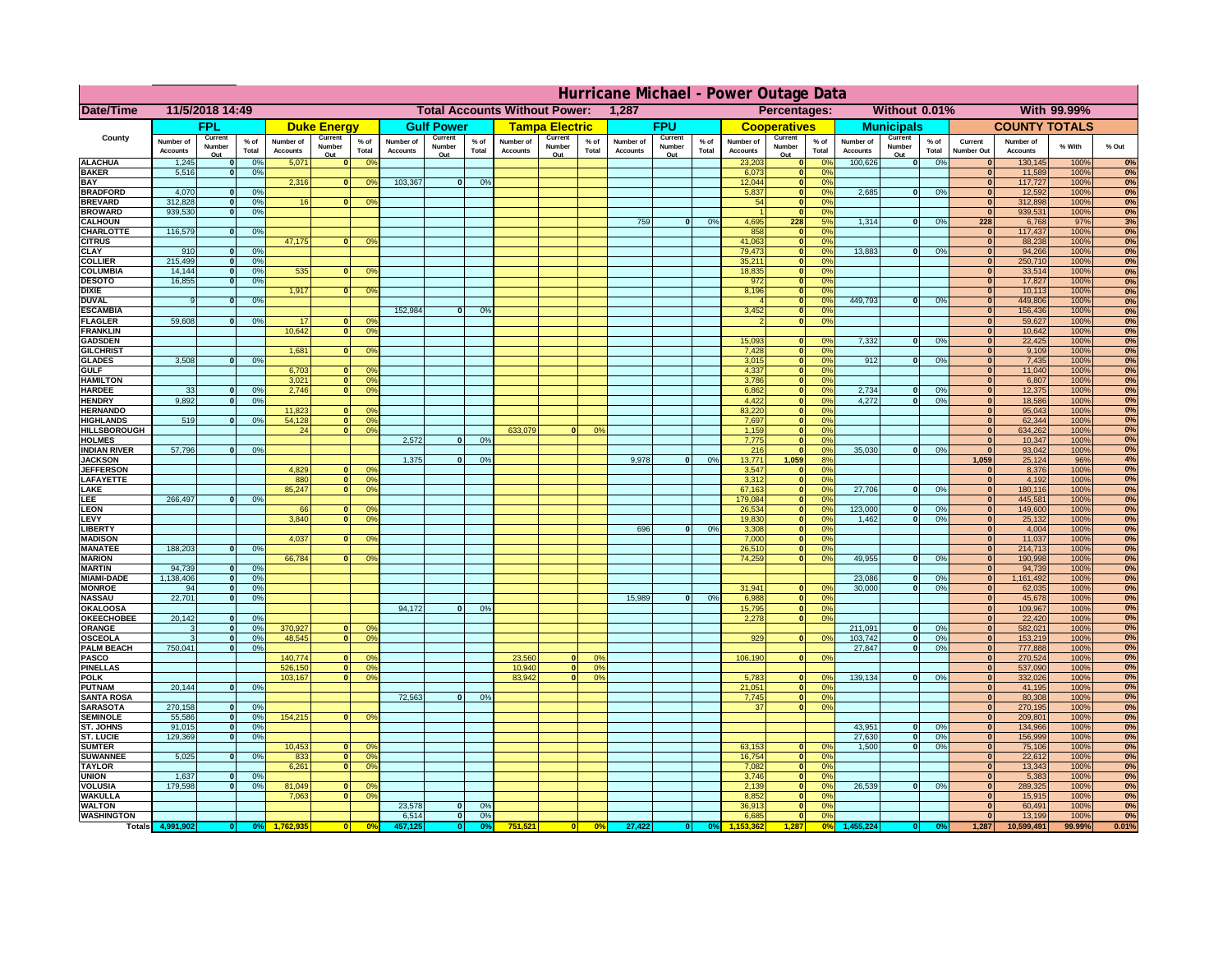# 11/5/2018 2:50 PM Hurricane Michael

| West Florida Electric Cooperative, Inc.<br><b>JACKSON</b><br>13,723<br>1,059<br>7.72%<br>>5 days<br>CALHOUN<br>2,852<br>228<br>7.99%<br>>5 days<br>West Florida Electric Cooperative, Inc.<br><b>ALACHUA</b><br>875<br>$\mathbf 0$<br>0.00%<br>TBD<br>Central Florida Electric Cooperative<br>TBD<br><b>DIXIE</b><br>7,595<br>$\pmb{0}$<br>Central Florida Electric Cooperative<br>0.00%<br>$\pmb{0}$<br>7,424<br>0.00%<br>Central Florida Electric Cooperative<br><b>GILCHRIST</b><br>Restored<br>9<br>$\mathbf 0$<br><b>TBD</b><br>Central Florida Electric Cooperative<br>LAFAYETTE<br>0.00%<br>$\pmb{0}$<br>LEVY<br>17,513<br>0.00%<br>Central Florida Electric Cooperative<br>Restored<br>$\pmb{0}$<br><b>MARION</b><br>TBD<br>Central Florida Electric Cooperative<br>9<br>0.00%<br>$\pmb{0}$<br>0.00%<br>Chattahoochee Electric<br>GADSDEN<br>1,173<br>Restored<br>$\pmb{0}$<br>293<br>0.00%<br>Choctawhatchee Electric Cooperative<br><b>HOLMES</b><br>Restored<br>$\pmb{0}$<br>0.00%<br>Restored<br>Choctawhatchee Electric Cooperative<br><b>OKALOOSA</b><br>15,795<br>201<br>$\pmb{0}$<br>0.00%<br>Restored<br>Choctawhatchee Electric Cooperative<br>SANTA ROSA<br>$\pmb{0}$<br>36,812<br>0.00%<br>Choctawhatchee Electric Cooperative<br><b>WALTON</b><br>Restored<br><b>ALACHUA</b><br>$\pmb{0}$<br>0.00%<br>TBD<br>City of Alachua<br>4,426<br>$\pmb{0}$<br>TBD<br><b>POLK</b><br>0.00%<br>City of Bartow<br>11,790<br>CALHOUN<br>$\pmb{0}$<br>0.00%<br>City of Blountstown<br>1,314<br>Restored<br>$\mathbf 0$<br>0.00%<br><b>TBD</b><br>City of Bushnell<br><b>SUMTER</b><br>1,500<br>$\pmb{0}$<br>0.00%<br>TBD<br>City of Clewiston<br><b>HENDRY</b><br>4,272<br>$\mathbf 0$<br>TBD<br><b>POLK</b><br>2,379<br>0.00%<br>City of Fort Meade<br>$\pmb{0}$<br>GADSDEN<br>0.00%<br>City of Havana<br>1,391<br>Restored<br>$\pmb{0}$<br>LAKE<br>0.00%<br>TBD<br>City of Leesburg<br>22,000<br>$\pmb{0}$<br><b>GLADES</b><br>912<br>0.00%<br>TBD<br>City of Moore Haven<br>$\pmb{0}$<br>LAKE<br>0.00%<br>TBD<br>City of Mount Dora<br>5,706<br>$\pmb{0}$<br><b>ALACHUA</b><br>1,727<br>0.00%<br>TBD<br>City of Newberry<br>$\pmb{0}$<br>GADSDEN<br>4,768<br>0.00%<br>Restored<br>City of Quincy<br>2,685<br>$\pmb{0}$<br>0.00%<br>TBD<br>City of Starke<br><b>BRADFORD</b><br>$\pmb{0}$<br>City of Tallahassee<br>LEON<br>123,000<br>0.00%<br>Restored<br>City of Vero Beach<br><b>INDIAN RIVER</b><br>35,030<br>$\pmb{0}$<br>0.00%<br><b>TBD</b><br>$\pmb{0}$<br>City of Wauchula<br><b>TBD</b><br><b>HARDEE</b><br>2,734<br>0.00%<br>$\pmb{0}$<br>LEVY<br>1,462<br>0.00%<br><b>TBD</b><br>City of Williston<br>$\pmb{0}$<br>13,941<br>0.00%<br><b>TBD</b><br>City of Winter Park<br>ORANGE<br>$\pmb{0}$<br>0.00%<br>TBD<br>Clay Electric Cooperative<br><b>ALACHUA</b><br>22,328<br>$\pmb{0}$<br>0.00%<br>Clay Electric Cooperative<br><b>BAKER</b><br>2,476<br><b>TBD</b><br>$\pmb{0}$<br>0.00%<br>TBD<br>Clay Electric Cooperative<br><b>BRADFORD</b><br>5,837<br>$\mathbf 0$<br><b>CLAY</b><br>79,473<br>0.00%<br><b>TBD</b><br>Clay Electric Cooperative<br>16,922<br>$\pmb{0}$<br>0.00%<br>TBD<br>Clay Electric Cooperative<br>COLUMBIA<br>$\mathbf 0$<br><b>DUVAL</b><br>$\sqrt{4}$<br>0.00%<br><b>TBD</b><br>Clay Electric Cooperative<br>$\pmb{0}$<br><b>FLAGLER</b><br>$\overline{2}$<br>0.00%<br>TBD<br>Clay Electric Cooperative<br>$\overline{4}$<br>$\pmb{0}$<br><b>GILCHRIST</b><br>0.00%<br><b>TBD</b><br>Clay Electric Cooperative<br>$\pmb{0}$<br>LAKE<br>2,239<br>0.00%<br>TBD<br>Clay Electric Cooperative<br>712<br>$\mathbf 0$<br>LEVY<br>0.00%<br><b>TBD</b><br>Clay Electric Cooperative<br>$\pmb{0}$<br>16,301<br>0.00%<br>TBD<br><b>MARION</b><br>Clay Electric Cooperative<br>$\mathbf 0$<br>PUTNAM<br>21,051<br>0.00%<br><b>TBD</b><br>Clay Electric Cooperative<br>$\pmb{0}$<br>5<br>0.00%<br>TBD<br>Clay Electric Cooperative<br>SUWANNEE<br>$\pmb{0}$<br><b>UNION</b><br>3,746<br>0.00%<br><b>TBD</b><br>Clay Electric Cooperative<br>$\pmb{0}$<br>TBD<br>VOLUSIA<br>0.00%<br>Clay Electric Cooperative<br>2,139<br>$\pmb{0}$<br><b>ALACHUA</b><br>5,071<br>0.00%<br>Restored<br><b>Duke Energy</b><br>$\mathbf 0$<br>BAY<br>2,316<br>0.00%<br>TBD<br>Duke Energy<br>$\pmb{0}$<br>0.00%<br><b>Duke Energy</b><br><b>BREVARD</b><br>16<br>Restored<br><b>CITRUS</b><br>47,175<br>0<br>0.00%<br>Duke Energy<br>Restored<br>$\pmb{0}$<br><b>COLUMBIA</b><br>535<br>0.00%<br>Duke Energy<br>Restored<br><b>DIXIE</b><br>0<br>1,917<br>0.00%<br>Restored<br>Duke Energy<br>17<br>$\pmb{0}$<br><b>FLAGLER</b><br>0.00%<br>Restored<br>Duke Energy<br>0<br><b>FRANKLIN</b><br>10,642<br>0.00%<br>Restored<br>Duke Energy<br>0<br><b>GILCHRIST</b><br>1,681<br>0.00%<br>Restored<br>Duke Energy<br>0<br>TBD<br>Duke Energy<br><b>GULF</b><br>6,703<br>0.00%<br>$\pmb{0}$<br>0.00%<br><b>Duke Energy</b><br><b>HAMILTON</b><br>3,021<br>Restored<br>$\pmb{0}$<br>Duke Energy<br>HARDEE<br>2,746<br>0.00%<br>Restored<br>$\pmb{0}$<br>0.00%<br>Restored<br><b>Duke Energy</b><br><b>HERNANDO</b><br>11,823<br>0<br>Duke Energy<br><b>HIGHLANDS</b><br>54,128<br>0.00%<br>Restored<br>24<br>$\pmb{0}$<br>0.00%<br>Restored<br><b>Duke Energy</b><br>HILLSBOROUGH<br>4,829<br>0<br>0.00%<br>Duke Energy<br><b>JEFFERSON</b><br>Restored<br>$\pmb{0}$<br>880<br>0.00%<br>Restored<br><b>Duke Energy</b><br>LAFAYETTE<br>0<br>0.00%<br>Restored<br>Duke Energy<br>LAKE<br>85,247<br>$\pmb{0}$<br>LEON<br>66<br>Restored<br><b>Duke Energy</b><br>0.00%<br>LEVY<br>0<br>Restored<br>Duke Energy<br>3,840<br>0.00%<br>$\pmb{0}$<br>4,037<br>0.00%<br><b>Duke Energy</b><br><b>MADISON</b><br>Restored<br>$\pmb{0}$<br><b>MARION</b><br>0.00%<br><b>Duke Energy</b><br>66,784<br>Restored<br>$\pmb{0}$<br><b>Duke Energy</b><br>ORANGE<br>370,927<br>0.00%<br>Restored<br>$\pmb{0}$<br>0.00%<br>Restored<br><b>Duke Energy</b><br><b>OSCEOLA</b><br>48,545<br>$\pmb{0}$<br>PASCO<br>140,774<br>0.00%<br>Restored<br><b>Duke Energy</b><br>PINELLAS<br>0<br>0.00%<br>Duke Energy<br>526,150<br>Restored<br>$\pmb{0}$<br><b>POLK</b><br>0.00%<br>Restored<br><b>Duke Energy</b><br>103,167 | <b>Power Provider</b> | <b>County</b> | <b>Number of Customers</b> | <b>Current Number Out</b> | <b>Outage Percentage</b> | <b>Estimated Restore Time</b> |
|---------------------------------------------------------------------------------------------------------------------------------------------------------------------------------------------------------------------------------------------------------------------------------------------------------------------------------------------------------------------------------------------------------------------------------------------------------------------------------------------------------------------------------------------------------------------------------------------------------------------------------------------------------------------------------------------------------------------------------------------------------------------------------------------------------------------------------------------------------------------------------------------------------------------------------------------------------------------------------------------------------------------------------------------------------------------------------------------------------------------------------------------------------------------------------------------------------------------------------------------------------------------------------------------------------------------------------------------------------------------------------------------------------------------------------------------------------------------------------------------------------------------------------------------------------------------------------------------------------------------------------------------------------------------------------------------------------------------------------------------------------------------------------------------------------------------------------------------------------------------------------------------------------------------------------------------------------------------------------------------------------------------------------------------------------------------------------------------------------------------------------------------------------------------------------------------------------------------------------------------------------------------------------------------------------------------------------------------------------------------------------------------------------------------------------------------------------------------------------------------------------------------------------------------------------------------------------------------------------------------------------------------------------------------------------------------------------------------------------------------------------------------------------------------------------------------------------------------------------------------------------------------------------------------------------------------------------------------------------------------------------------------------------------------------------------------------------------------------------------------------------------------------------------------------------------------------------------------------------------------------------------------------------------------------------------------------------------------------------------------------------------------------------------------------------------------------------------------------------------------------------------------------------------------------------------------------------------------------------------------------------------------------------------------------------------------------------------------------------------------------------------------------------------------------------------------------------------------------------------------------------------------------------------------------------------------------------------------------------------------------------------------------------------------------------------------------------------------------------------------------------------------------------------------------------------------------------------------------------------------------------------------------------------------------------------------------------------------------------------------------------------------------------------------------------------------------------------------------------------------------------------------------------------------------------------------------------------------------------------------------------------------------------------------------------------------------------------------------------------------------------------------------------------------------------------------------------------------------------------------------------------------------------------------------------------------------------------------------------------------------------------------------------------------------------------------------------------------------------------------------------------------------------------------------------------------------------------------------------------------------------------------------------------------------------------------------------------------------------------------------------------------------------------------------------------------------------------------------------------------------------------------------------------------------------------------------------------------------------------------------------------------------------------------------------------------------------------------------------------------------------------------------------------------------------------------------------------------------------------------------------------------------------------------------------------------------------------------------------------------------------------------------------------------------------------------------------------------------------------------|-----------------------|---------------|----------------------------|---------------------------|--------------------------|-------------------------------|
|                                                                                                                                                                                                                                                                                                                                                                                                                                                                                                                                                                                                                                                                                                                                                                                                                                                                                                                                                                                                                                                                                                                                                                                                                                                                                                                                                                                                                                                                                                                                                                                                                                                                                                                                                                                                                                                                                                                                                                                                                                                                                                                                                                                                                                                                                                                                                                                                                                                                                                                                                                                                                                                                                                                                                                                                                                                                                                                                                                                                                                                                                                                                                                                                                                                                                                                                                                                                                                                                                                                                                                                                                                                                                                                                                                                                                                                                                                                                                                                                                                                                                                                                                                                                                                                                                                                                                                                                                                                                                                                                                                                                                                                                                                                                                                                                                                                                                                                                                                                                                                                                                                                                                                                                                                                                                                                                                                                                                                                                                                                                                                                                                                                                                                                                                                                                                                                                                                                                                                                                                                                                                                                     |                       |               |                            |                           |                          |                               |
|                                                                                                                                                                                                                                                                                                                                                                                                                                                                                                                                                                                                                                                                                                                                                                                                                                                                                                                                                                                                                                                                                                                                                                                                                                                                                                                                                                                                                                                                                                                                                                                                                                                                                                                                                                                                                                                                                                                                                                                                                                                                                                                                                                                                                                                                                                                                                                                                                                                                                                                                                                                                                                                                                                                                                                                                                                                                                                                                                                                                                                                                                                                                                                                                                                                                                                                                                                                                                                                                                                                                                                                                                                                                                                                                                                                                                                                                                                                                                                                                                                                                                                                                                                                                                                                                                                                                                                                                                                                                                                                                                                                                                                                                                                                                                                                                                                                                                                                                                                                                                                                                                                                                                                                                                                                                                                                                                                                                                                                                                                                                                                                                                                                                                                                                                                                                                                                                                                                                                                                                                                                                                                                     |                       |               |                            |                           |                          |                               |
|                                                                                                                                                                                                                                                                                                                                                                                                                                                                                                                                                                                                                                                                                                                                                                                                                                                                                                                                                                                                                                                                                                                                                                                                                                                                                                                                                                                                                                                                                                                                                                                                                                                                                                                                                                                                                                                                                                                                                                                                                                                                                                                                                                                                                                                                                                                                                                                                                                                                                                                                                                                                                                                                                                                                                                                                                                                                                                                                                                                                                                                                                                                                                                                                                                                                                                                                                                                                                                                                                                                                                                                                                                                                                                                                                                                                                                                                                                                                                                                                                                                                                                                                                                                                                                                                                                                                                                                                                                                                                                                                                                                                                                                                                                                                                                                                                                                                                                                                                                                                                                                                                                                                                                                                                                                                                                                                                                                                                                                                                                                                                                                                                                                                                                                                                                                                                                                                                                                                                                                                                                                                                                                     |                       |               |                            |                           |                          |                               |
|                                                                                                                                                                                                                                                                                                                                                                                                                                                                                                                                                                                                                                                                                                                                                                                                                                                                                                                                                                                                                                                                                                                                                                                                                                                                                                                                                                                                                                                                                                                                                                                                                                                                                                                                                                                                                                                                                                                                                                                                                                                                                                                                                                                                                                                                                                                                                                                                                                                                                                                                                                                                                                                                                                                                                                                                                                                                                                                                                                                                                                                                                                                                                                                                                                                                                                                                                                                                                                                                                                                                                                                                                                                                                                                                                                                                                                                                                                                                                                                                                                                                                                                                                                                                                                                                                                                                                                                                                                                                                                                                                                                                                                                                                                                                                                                                                                                                                                                                                                                                                                                                                                                                                                                                                                                                                                                                                                                                                                                                                                                                                                                                                                                                                                                                                                                                                                                                                                                                                                                                                                                                                                                     |                       |               |                            |                           |                          |                               |
|                                                                                                                                                                                                                                                                                                                                                                                                                                                                                                                                                                                                                                                                                                                                                                                                                                                                                                                                                                                                                                                                                                                                                                                                                                                                                                                                                                                                                                                                                                                                                                                                                                                                                                                                                                                                                                                                                                                                                                                                                                                                                                                                                                                                                                                                                                                                                                                                                                                                                                                                                                                                                                                                                                                                                                                                                                                                                                                                                                                                                                                                                                                                                                                                                                                                                                                                                                                                                                                                                                                                                                                                                                                                                                                                                                                                                                                                                                                                                                                                                                                                                                                                                                                                                                                                                                                                                                                                                                                                                                                                                                                                                                                                                                                                                                                                                                                                                                                                                                                                                                                                                                                                                                                                                                                                                                                                                                                                                                                                                                                                                                                                                                                                                                                                                                                                                                                                                                                                                                                                                                                                                                                     |                       |               |                            |                           |                          |                               |
|                                                                                                                                                                                                                                                                                                                                                                                                                                                                                                                                                                                                                                                                                                                                                                                                                                                                                                                                                                                                                                                                                                                                                                                                                                                                                                                                                                                                                                                                                                                                                                                                                                                                                                                                                                                                                                                                                                                                                                                                                                                                                                                                                                                                                                                                                                                                                                                                                                                                                                                                                                                                                                                                                                                                                                                                                                                                                                                                                                                                                                                                                                                                                                                                                                                                                                                                                                                                                                                                                                                                                                                                                                                                                                                                                                                                                                                                                                                                                                                                                                                                                                                                                                                                                                                                                                                                                                                                                                                                                                                                                                                                                                                                                                                                                                                                                                                                                                                                                                                                                                                                                                                                                                                                                                                                                                                                                                                                                                                                                                                                                                                                                                                                                                                                                                                                                                                                                                                                                                                                                                                                                                                     |                       |               |                            |                           |                          |                               |
|                                                                                                                                                                                                                                                                                                                                                                                                                                                                                                                                                                                                                                                                                                                                                                                                                                                                                                                                                                                                                                                                                                                                                                                                                                                                                                                                                                                                                                                                                                                                                                                                                                                                                                                                                                                                                                                                                                                                                                                                                                                                                                                                                                                                                                                                                                                                                                                                                                                                                                                                                                                                                                                                                                                                                                                                                                                                                                                                                                                                                                                                                                                                                                                                                                                                                                                                                                                                                                                                                                                                                                                                                                                                                                                                                                                                                                                                                                                                                                                                                                                                                                                                                                                                                                                                                                                                                                                                                                                                                                                                                                                                                                                                                                                                                                                                                                                                                                                                                                                                                                                                                                                                                                                                                                                                                                                                                                                                                                                                                                                                                                                                                                                                                                                                                                                                                                                                                                                                                                                                                                                                                                                     |                       |               |                            |                           |                          |                               |
|                                                                                                                                                                                                                                                                                                                                                                                                                                                                                                                                                                                                                                                                                                                                                                                                                                                                                                                                                                                                                                                                                                                                                                                                                                                                                                                                                                                                                                                                                                                                                                                                                                                                                                                                                                                                                                                                                                                                                                                                                                                                                                                                                                                                                                                                                                                                                                                                                                                                                                                                                                                                                                                                                                                                                                                                                                                                                                                                                                                                                                                                                                                                                                                                                                                                                                                                                                                                                                                                                                                                                                                                                                                                                                                                                                                                                                                                                                                                                                                                                                                                                                                                                                                                                                                                                                                                                                                                                                                                                                                                                                                                                                                                                                                                                                                                                                                                                                                                                                                                                                                                                                                                                                                                                                                                                                                                                                                                                                                                                                                                                                                                                                                                                                                                                                                                                                                                                                                                                                                                                                                                                                                     |                       |               |                            |                           |                          |                               |
|                                                                                                                                                                                                                                                                                                                                                                                                                                                                                                                                                                                                                                                                                                                                                                                                                                                                                                                                                                                                                                                                                                                                                                                                                                                                                                                                                                                                                                                                                                                                                                                                                                                                                                                                                                                                                                                                                                                                                                                                                                                                                                                                                                                                                                                                                                                                                                                                                                                                                                                                                                                                                                                                                                                                                                                                                                                                                                                                                                                                                                                                                                                                                                                                                                                                                                                                                                                                                                                                                                                                                                                                                                                                                                                                                                                                                                                                                                                                                                                                                                                                                                                                                                                                                                                                                                                                                                                                                                                                                                                                                                                                                                                                                                                                                                                                                                                                                                                                                                                                                                                                                                                                                                                                                                                                                                                                                                                                                                                                                                                                                                                                                                                                                                                                                                                                                                                                                                                                                                                                                                                                                                                     |                       |               |                            |                           |                          |                               |
|                                                                                                                                                                                                                                                                                                                                                                                                                                                                                                                                                                                                                                                                                                                                                                                                                                                                                                                                                                                                                                                                                                                                                                                                                                                                                                                                                                                                                                                                                                                                                                                                                                                                                                                                                                                                                                                                                                                                                                                                                                                                                                                                                                                                                                                                                                                                                                                                                                                                                                                                                                                                                                                                                                                                                                                                                                                                                                                                                                                                                                                                                                                                                                                                                                                                                                                                                                                                                                                                                                                                                                                                                                                                                                                                                                                                                                                                                                                                                                                                                                                                                                                                                                                                                                                                                                                                                                                                                                                                                                                                                                                                                                                                                                                                                                                                                                                                                                                                                                                                                                                                                                                                                                                                                                                                                                                                                                                                                                                                                                                                                                                                                                                                                                                                                                                                                                                                                                                                                                                                                                                                                                                     |                       |               |                            |                           |                          |                               |
|                                                                                                                                                                                                                                                                                                                                                                                                                                                                                                                                                                                                                                                                                                                                                                                                                                                                                                                                                                                                                                                                                                                                                                                                                                                                                                                                                                                                                                                                                                                                                                                                                                                                                                                                                                                                                                                                                                                                                                                                                                                                                                                                                                                                                                                                                                                                                                                                                                                                                                                                                                                                                                                                                                                                                                                                                                                                                                                                                                                                                                                                                                                                                                                                                                                                                                                                                                                                                                                                                                                                                                                                                                                                                                                                                                                                                                                                                                                                                                                                                                                                                                                                                                                                                                                                                                                                                                                                                                                                                                                                                                                                                                                                                                                                                                                                                                                                                                                                                                                                                                                                                                                                                                                                                                                                                                                                                                                                                                                                                                                                                                                                                                                                                                                                                                                                                                                                                                                                                                                                                                                                                                                     |                       |               |                            |                           |                          |                               |
|                                                                                                                                                                                                                                                                                                                                                                                                                                                                                                                                                                                                                                                                                                                                                                                                                                                                                                                                                                                                                                                                                                                                                                                                                                                                                                                                                                                                                                                                                                                                                                                                                                                                                                                                                                                                                                                                                                                                                                                                                                                                                                                                                                                                                                                                                                                                                                                                                                                                                                                                                                                                                                                                                                                                                                                                                                                                                                                                                                                                                                                                                                                                                                                                                                                                                                                                                                                                                                                                                                                                                                                                                                                                                                                                                                                                                                                                                                                                                                                                                                                                                                                                                                                                                                                                                                                                                                                                                                                                                                                                                                                                                                                                                                                                                                                                                                                                                                                                                                                                                                                                                                                                                                                                                                                                                                                                                                                                                                                                                                                                                                                                                                                                                                                                                                                                                                                                                                                                                                                                                                                                                                                     |                       |               |                            |                           |                          |                               |
|                                                                                                                                                                                                                                                                                                                                                                                                                                                                                                                                                                                                                                                                                                                                                                                                                                                                                                                                                                                                                                                                                                                                                                                                                                                                                                                                                                                                                                                                                                                                                                                                                                                                                                                                                                                                                                                                                                                                                                                                                                                                                                                                                                                                                                                                                                                                                                                                                                                                                                                                                                                                                                                                                                                                                                                                                                                                                                                                                                                                                                                                                                                                                                                                                                                                                                                                                                                                                                                                                                                                                                                                                                                                                                                                                                                                                                                                                                                                                                                                                                                                                                                                                                                                                                                                                                                                                                                                                                                                                                                                                                                                                                                                                                                                                                                                                                                                                                                                                                                                                                                                                                                                                                                                                                                                                                                                                                                                                                                                                                                                                                                                                                                                                                                                                                                                                                                                                                                                                                                                                                                                                                                     |                       |               |                            |                           |                          |                               |
|                                                                                                                                                                                                                                                                                                                                                                                                                                                                                                                                                                                                                                                                                                                                                                                                                                                                                                                                                                                                                                                                                                                                                                                                                                                                                                                                                                                                                                                                                                                                                                                                                                                                                                                                                                                                                                                                                                                                                                                                                                                                                                                                                                                                                                                                                                                                                                                                                                                                                                                                                                                                                                                                                                                                                                                                                                                                                                                                                                                                                                                                                                                                                                                                                                                                                                                                                                                                                                                                                                                                                                                                                                                                                                                                                                                                                                                                                                                                                                                                                                                                                                                                                                                                                                                                                                                                                                                                                                                                                                                                                                                                                                                                                                                                                                                                                                                                                                                                                                                                                                                                                                                                                                                                                                                                                                                                                                                                                                                                                                                                                                                                                                                                                                                                                                                                                                                                                                                                                                                                                                                                                                                     |                       |               |                            |                           |                          |                               |
|                                                                                                                                                                                                                                                                                                                                                                                                                                                                                                                                                                                                                                                                                                                                                                                                                                                                                                                                                                                                                                                                                                                                                                                                                                                                                                                                                                                                                                                                                                                                                                                                                                                                                                                                                                                                                                                                                                                                                                                                                                                                                                                                                                                                                                                                                                                                                                                                                                                                                                                                                                                                                                                                                                                                                                                                                                                                                                                                                                                                                                                                                                                                                                                                                                                                                                                                                                                                                                                                                                                                                                                                                                                                                                                                                                                                                                                                                                                                                                                                                                                                                                                                                                                                                                                                                                                                                                                                                                                                                                                                                                                                                                                                                                                                                                                                                                                                                                                                                                                                                                                                                                                                                                                                                                                                                                                                                                                                                                                                                                                                                                                                                                                                                                                                                                                                                                                                                                                                                                                                                                                                                                                     |                       |               |                            |                           |                          |                               |
|                                                                                                                                                                                                                                                                                                                                                                                                                                                                                                                                                                                                                                                                                                                                                                                                                                                                                                                                                                                                                                                                                                                                                                                                                                                                                                                                                                                                                                                                                                                                                                                                                                                                                                                                                                                                                                                                                                                                                                                                                                                                                                                                                                                                                                                                                                                                                                                                                                                                                                                                                                                                                                                                                                                                                                                                                                                                                                                                                                                                                                                                                                                                                                                                                                                                                                                                                                                                                                                                                                                                                                                                                                                                                                                                                                                                                                                                                                                                                                                                                                                                                                                                                                                                                                                                                                                                                                                                                                                                                                                                                                                                                                                                                                                                                                                                                                                                                                                                                                                                                                                                                                                                                                                                                                                                                                                                                                                                                                                                                                                                                                                                                                                                                                                                                                                                                                                                                                                                                                                                                                                                                                                     |                       |               |                            |                           |                          |                               |
|                                                                                                                                                                                                                                                                                                                                                                                                                                                                                                                                                                                                                                                                                                                                                                                                                                                                                                                                                                                                                                                                                                                                                                                                                                                                                                                                                                                                                                                                                                                                                                                                                                                                                                                                                                                                                                                                                                                                                                                                                                                                                                                                                                                                                                                                                                                                                                                                                                                                                                                                                                                                                                                                                                                                                                                                                                                                                                                                                                                                                                                                                                                                                                                                                                                                                                                                                                                                                                                                                                                                                                                                                                                                                                                                                                                                                                                                                                                                                                                                                                                                                                                                                                                                                                                                                                                                                                                                                                                                                                                                                                                                                                                                                                                                                                                                                                                                                                                                                                                                                                                                                                                                                                                                                                                                                                                                                                                                                                                                                                                                                                                                                                                                                                                                                                                                                                                                                                                                                                                                                                                                                                                     |                       |               |                            |                           |                          |                               |
|                                                                                                                                                                                                                                                                                                                                                                                                                                                                                                                                                                                                                                                                                                                                                                                                                                                                                                                                                                                                                                                                                                                                                                                                                                                                                                                                                                                                                                                                                                                                                                                                                                                                                                                                                                                                                                                                                                                                                                                                                                                                                                                                                                                                                                                                                                                                                                                                                                                                                                                                                                                                                                                                                                                                                                                                                                                                                                                                                                                                                                                                                                                                                                                                                                                                                                                                                                                                                                                                                                                                                                                                                                                                                                                                                                                                                                                                                                                                                                                                                                                                                                                                                                                                                                                                                                                                                                                                                                                                                                                                                                                                                                                                                                                                                                                                                                                                                                                                                                                                                                                                                                                                                                                                                                                                                                                                                                                                                                                                                                                                                                                                                                                                                                                                                                                                                                                                                                                                                                                                                                                                                                                     |                       |               |                            |                           |                          |                               |
|                                                                                                                                                                                                                                                                                                                                                                                                                                                                                                                                                                                                                                                                                                                                                                                                                                                                                                                                                                                                                                                                                                                                                                                                                                                                                                                                                                                                                                                                                                                                                                                                                                                                                                                                                                                                                                                                                                                                                                                                                                                                                                                                                                                                                                                                                                                                                                                                                                                                                                                                                                                                                                                                                                                                                                                                                                                                                                                                                                                                                                                                                                                                                                                                                                                                                                                                                                                                                                                                                                                                                                                                                                                                                                                                                                                                                                                                                                                                                                                                                                                                                                                                                                                                                                                                                                                                                                                                                                                                                                                                                                                                                                                                                                                                                                                                                                                                                                                                                                                                                                                                                                                                                                                                                                                                                                                                                                                                                                                                                                                                                                                                                                                                                                                                                                                                                                                                                                                                                                                                                                                                                                                     |                       |               |                            |                           |                          |                               |
|                                                                                                                                                                                                                                                                                                                                                                                                                                                                                                                                                                                                                                                                                                                                                                                                                                                                                                                                                                                                                                                                                                                                                                                                                                                                                                                                                                                                                                                                                                                                                                                                                                                                                                                                                                                                                                                                                                                                                                                                                                                                                                                                                                                                                                                                                                                                                                                                                                                                                                                                                                                                                                                                                                                                                                                                                                                                                                                                                                                                                                                                                                                                                                                                                                                                                                                                                                                                                                                                                                                                                                                                                                                                                                                                                                                                                                                                                                                                                                                                                                                                                                                                                                                                                                                                                                                                                                                                                                                                                                                                                                                                                                                                                                                                                                                                                                                                                                                                                                                                                                                                                                                                                                                                                                                                                                                                                                                                                                                                                                                                                                                                                                                                                                                                                                                                                                                                                                                                                                                                                                                                                                                     |                       |               |                            |                           |                          |                               |
|                                                                                                                                                                                                                                                                                                                                                                                                                                                                                                                                                                                                                                                                                                                                                                                                                                                                                                                                                                                                                                                                                                                                                                                                                                                                                                                                                                                                                                                                                                                                                                                                                                                                                                                                                                                                                                                                                                                                                                                                                                                                                                                                                                                                                                                                                                                                                                                                                                                                                                                                                                                                                                                                                                                                                                                                                                                                                                                                                                                                                                                                                                                                                                                                                                                                                                                                                                                                                                                                                                                                                                                                                                                                                                                                                                                                                                                                                                                                                                                                                                                                                                                                                                                                                                                                                                                                                                                                                                                                                                                                                                                                                                                                                                                                                                                                                                                                                                                                                                                                                                                                                                                                                                                                                                                                                                                                                                                                                                                                                                                                                                                                                                                                                                                                                                                                                                                                                                                                                                                                                                                                                                                     |                       |               |                            |                           |                          |                               |
|                                                                                                                                                                                                                                                                                                                                                                                                                                                                                                                                                                                                                                                                                                                                                                                                                                                                                                                                                                                                                                                                                                                                                                                                                                                                                                                                                                                                                                                                                                                                                                                                                                                                                                                                                                                                                                                                                                                                                                                                                                                                                                                                                                                                                                                                                                                                                                                                                                                                                                                                                                                                                                                                                                                                                                                                                                                                                                                                                                                                                                                                                                                                                                                                                                                                                                                                                                                                                                                                                                                                                                                                                                                                                                                                                                                                                                                                                                                                                                                                                                                                                                                                                                                                                                                                                                                                                                                                                                                                                                                                                                                                                                                                                                                                                                                                                                                                                                                                                                                                                                                                                                                                                                                                                                                                                                                                                                                                                                                                                                                                                                                                                                                                                                                                                                                                                                                                                                                                                                                                                                                                                                                     |                       |               |                            |                           |                          |                               |
|                                                                                                                                                                                                                                                                                                                                                                                                                                                                                                                                                                                                                                                                                                                                                                                                                                                                                                                                                                                                                                                                                                                                                                                                                                                                                                                                                                                                                                                                                                                                                                                                                                                                                                                                                                                                                                                                                                                                                                                                                                                                                                                                                                                                                                                                                                                                                                                                                                                                                                                                                                                                                                                                                                                                                                                                                                                                                                                                                                                                                                                                                                                                                                                                                                                                                                                                                                                                                                                                                                                                                                                                                                                                                                                                                                                                                                                                                                                                                                                                                                                                                                                                                                                                                                                                                                                                                                                                                                                                                                                                                                                                                                                                                                                                                                                                                                                                                                                                                                                                                                                                                                                                                                                                                                                                                                                                                                                                                                                                                                                                                                                                                                                                                                                                                                                                                                                                                                                                                                                                                                                                                                                     |                       |               |                            |                           |                          |                               |
|                                                                                                                                                                                                                                                                                                                                                                                                                                                                                                                                                                                                                                                                                                                                                                                                                                                                                                                                                                                                                                                                                                                                                                                                                                                                                                                                                                                                                                                                                                                                                                                                                                                                                                                                                                                                                                                                                                                                                                                                                                                                                                                                                                                                                                                                                                                                                                                                                                                                                                                                                                                                                                                                                                                                                                                                                                                                                                                                                                                                                                                                                                                                                                                                                                                                                                                                                                                                                                                                                                                                                                                                                                                                                                                                                                                                                                                                                                                                                                                                                                                                                                                                                                                                                                                                                                                                                                                                                                                                                                                                                                                                                                                                                                                                                                                                                                                                                                                                                                                                                                                                                                                                                                                                                                                                                                                                                                                                                                                                                                                                                                                                                                                                                                                                                                                                                                                                                                                                                                                                                                                                                                                     |                       |               |                            |                           |                          |                               |
|                                                                                                                                                                                                                                                                                                                                                                                                                                                                                                                                                                                                                                                                                                                                                                                                                                                                                                                                                                                                                                                                                                                                                                                                                                                                                                                                                                                                                                                                                                                                                                                                                                                                                                                                                                                                                                                                                                                                                                                                                                                                                                                                                                                                                                                                                                                                                                                                                                                                                                                                                                                                                                                                                                                                                                                                                                                                                                                                                                                                                                                                                                                                                                                                                                                                                                                                                                                                                                                                                                                                                                                                                                                                                                                                                                                                                                                                                                                                                                                                                                                                                                                                                                                                                                                                                                                                                                                                                                                                                                                                                                                                                                                                                                                                                                                                                                                                                                                                                                                                                                                                                                                                                                                                                                                                                                                                                                                                                                                                                                                                                                                                                                                                                                                                                                                                                                                                                                                                                                                                                                                                                                                     |                       |               |                            |                           |                          |                               |
|                                                                                                                                                                                                                                                                                                                                                                                                                                                                                                                                                                                                                                                                                                                                                                                                                                                                                                                                                                                                                                                                                                                                                                                                                                                                                                                                                                                                                                                                                                                                                                                                                                                                                                                                                                                                                                                                                                                                                                                                                                                                                                                                                                                                                                                                                                                                                                                                                                                                                                                                                                                                                                                                                                                                                                                                                                                                                                                                                                                                                                                                                                                                                                                                                                                                                                                                                                                                                                                                                                                                                                                                                                                                                                                                                                                                                                                                                                                                                                                                                                                                                                                                                                                                                                                                                                                                                                                                                                                                                                                                                                                                                                                                                                                                                                                                                                                                                                                                                                                                                                                                                                                                                                                                                                                                                                                                                                                                                                                                                                                                                                                                                                                                                                                                                                                                                                                                                                                                                                                                                                                                                                                     |                       |               |                            |                           |                          |                               |
|                                                                                                                                                                                                                                                                                                                                                                                                                                                                                                                                                                                                                                                                                                                                                                                                                                                                                                                                                                                                                                                                                                                                                                                                                                                                                                                                                                                                                                                                                                                                                                                                                                                                                                                                                                                                                                                                                                                                                                                                                                                                                                                                                                                                                                                                                                                                                                                                                                                                                                                                                                                                                                                                                                                                                                                                                                                                                                                                                                                                                                                                                                                                                                                                                                                                                                                                                                                                                                                                                                                                                                                                                                                                                                                                                                                                                                                                                                                                                                                                                                                                                                                                                                                                                                                                                                                                                                                                                                                                                                                                                                                                                                                                                                                                                                                                                                                                                                                                                                                                                                                                                                                                                                                                                                                                                                                                                                                                                                                                                                                                                                                                                                                                                                                                                                                                                                                                                                                                                                                                                                                                                                                     |                       |               |                            |                           |                          |                               |
|                                                                                                                                                                                                                                                                                                                                                                                                                                                                                                                                                                                                                                                                                                                                                                                                                                                                                                                                                                                                                                                                                                                                                                                                                                                                                                                                                                                                                                                                                                                                                                                                                                                                                                                                                                                                                                                                                                                                                                                                                                                                                                                                                                                                                                                                                                                                                                                                                                                                                                                                                                                                                                                                                                                                                                                                                                                                                                                                                                                                                                                                                                                                                                                                                                                                                                                                                                                                                                                                                                                                                                                                                                                                                                                                                                                                                                                                                                                                                                                                                                                                                                                                                                                                                                                                                                                                                                                                                                                                                                                                                                                                                                                                                                                                                                                                                                                                                                                                                                                                                                                                                                                                                                                                                                                                                                                                                                                                                                                                                                                                                                                                                                                                                                                                                                                                                                                                                                                                                                                                                                                                                                                     |                       |               |                            |                           |                          |                               |
|                                                                                                                                                                                                                                                                                                                                                                                                                                                                                                                                                                                                                                                                                                                                                                                                                                                                                                                                                                                                                                                                                                                                                                                                                                                                                                                                                                                                                                                                                                                                                                                                                                                                                                                                                                                                                                                                                                                                                                                                                                                                                                                                                                                                                                                                                                                                                                                                                                                                                                                                                                                                                                                                                                                                                                                                                                                                                                                                                                                                                                                                                                                                                                                                                                                                                                                                                                                                                                                                                                                                                                                                                                                                                                                                                                                                                                                                                                                                                                                                                                                                                                                                                                                                                                                                                                                                                                                                                                                                                                                                                                                                                                                                                                                                                                                                                                                                                                                                                                                                                                                                                                                                                                                                                                                                                                                                                                                                                                                                                                                                                                                                                                                                                                                                                                                                                                                                                                                                                                                                                                                                                                                     |                       |               |                            |                           |                          |                               |
|                                                                                                                                                                                                                                                                                                                                                                                                                                                                                                                                                                                                                                                                                                                                                                                                                                                                                                                                                                                                                                                                                                                                                                                                                                                                                                                                                                                                                                                                                                                                                                                                                                                                                                                                                                                                                                                                                                                                                                                                                                                                                                                                                                                                                                                                                                                                                                                                                                                                                                                                                                                                                                                                                                                                                                                                                                                                                                                                                                                                                                                                                                                                                                                                                                                                                                                                                                                                                                                                                                                                                                                                                                                                                                                                                                                                                                                                                                                                                                                                                                                                                                                                                                                                                                                                                                                                                                                                                                                                                                                                                                                                                                                                                                                                                                                                                                                                                                                                                                                                                                                                                                                                                                                                                                                                                                                                                                                                                                                                                                                                                                                                                                                                                                                                                                                                                                                                                                                                                                                                                                                                                                                     |                       |               |                            |                           |                          |                               |
|                                                                                                                                                                                                                                                                                                                                                                                                                                                                                                                                                                                                                                                                                                                                                                                                                                                                                                                                                                                                                                                                                                                                                                                                                                                                                                                                                                                                                                                                                                                                                                                                                                                                                                                                                                                                                                                                                                                                                                                                                                                                                                                                                                                                                                                                                                                                                                                                                                                                                                                                                                                                                                                                                                                                                                                                                                                                                                                                                                                                                                                                                                                                                                                                                                                                                                                                                                                                                                                                                                                                                                                                                                                                                                                                                                                                                                                                                                                                                                                                                                                                                                                                                                                                                                                                                                                                                                                                                                                                                                                                                                                                                                                                                                                                                                                                                                                                                                                                                                                                                                                                                                                                                                                                                                                                                                                                                                                                                                                                                                                                                                                                                                                                                                                                                                                                                                                                                                                                                                                                                                                                                                                     |                       |               |                            |                           |                          |                               |
|                                                                                                                                                                                                                                                                                                                                                                                                                                                                                                                                                                                                                                                                                                                                                                                                                                                                                                                                                                                                                                                                                                                                                                                                                                                                                                                                                                                                                                                                                                                                                                                                                                                                                                                                                                                                                                                                                                                                                                                                                                                                                                                                                                                                                                                                                                                                                                                                                                                                                                                                                                                                                                                                                                                                                                                                                                                                                                                                                                                                                                                                                                                                                                                                                                                                                                                                                                                                                                                                                                                                                                                                                                                                                                                                                                                                                                                                                                                                                                                                                                                                                                                                                                                                                                                                                                                                                                                                                                                                                                                                                                                                                                                                                                                                                                                                                                                                                                                                                                                                                                                                                                                                                                                                                                                                                                                                                                                                                                                                                                                                                                                                                                                                                                                                                                                                                                                                                                                                                                                                                                                                                                                     |                       |               |                            |                           |                          |                               |
|                                                                                                                                                                                                                                                                                                                                                                                                                                                                                                                                                                                                                                                                                                                                                                                                                                                                                                                                                                                                                                                                                                                                                                                                                                                                                                                                                                                                                                                                                                                                                                                                                                                                                                                                                                                                                                                                                                                                                                                                                                                                                                                                                                                                                                                                                                                                                                                                                                                                                                                                                                                                                                                                                                                                                                                                                                                                                                                                                                                                                                                                                                                                                                                                                                                                                                                                                                                                                                                                                                                                                                                                                                                                                                                                                                                                                                                                                                                                                                                                                                                                                                                                                                                                                                                                                                                                                                                                                                                                                                                                                                                                                                                                                                                                                                                                                                                                                                                                                                                                                                                                                                                                                                                                                                                                                                                                                                                                                                                                                                                                                                                                                                                                                                                                                                                                                                                                                                                                                                                                                                                                                                                     |                       |               |                            |                           |                          |                               |
|                                                                                                                                                                                                                                                                                                                                                                                                                                                                                                                                                                                                                                                                                                                                                                                                                                                                                                                                                                                                                                                                                                                                                                                                                                                                                                                                                                                                                                                                                                                                                                                                                                                                                                                                                                                                                                                                                                                                                                                                                                                                                                                                                                                                                                                                                                                                                                                                                                                                                                                                                                                                                                                                                                                                                                                                                                                                                                                                                                                                                                                                                                                                                                                                                                                                                                                                                                                                                                                                                                                                                                                                                                                                                                                                                                                                                                                                                                                                                                                                                                                                                                                                                                                                                                                                                                                                                                                                                                                                                                                                                                                                                                                                                                                                                                                                                                                                                                                                                                                                                                                                                                                                                                                                                                                                                                                                                                                                                                                                                                                                                                                                                                                                                                                                                                                                                                                                                                                                                                                                                                                                                                                     |                       |               |                            |                           |                          |                               |
|                                                                                                                                                                                                                                                                                                                                                                                                                                                                                                                                                                                                                                                                                                                                                                                                                                                                                                                                                                                                                                                                                                                                                                                                                                                                                                                                                                                                                                                                                                                                                                                                                                                                                                                                                                                                                                                                                                                                                                                                                                                                                                                                                                                                                                                                                                                                                                                                                                                                                                                                                                                                                                                                                                                                                                                                                                                                                                                                                                                                                                                                                                                                                                                                                                                                                                                                                                                                                                                                                                                                                                                                                                                                                                                                                                                                                                                                                                                                                                                                                                                                                                                                                                                                                                                                                                                                                                                                                                                                                                                                                                                                                                                                                                                                                                                                                                                                                                                                                                                                                                                                                                                                                                                                                                                                                                                                                                                                                                                                                                                                                                                                                                                                                                                                                                                                                                                                                                                                                                                                                                                                                                                     |                       |               |                            |                           |                          |                               |
|                                                                                                                                                                                                                                                                                                                                                                                                                                                                                                                                                                                                                                                                                                                                                                                                                                                                                                                                                                                                                                                                                                                                                                                                                                                                                                                                                                                                                                                                                                                                                                                                                                                                                                                                                                                                                                                                                                                                                                                                                                                                                                                                                                                                                                                                                                                                                                                                                                                                                                                                                                                                                                                                                                                                                                                                                                                                                                                                                                                                                                                                                                                                                                                                                                                                                                                                                                                                                                                                                                                                                                                                                                                                                                                                                                                                                                                                                                                                                                                                                                                                                                                                                                                                                                                                                                                                                                                                                                                                                                                                                                                                                                                                                                                                                                                                                                                                                                                                                                                                                                                                                                                                                                                                                                                                                                                                                                                                                                                                                                                                                                                                                                                                                                                                                                                                                                                                                                                                                                                                                                                                                                                     |                       |               |                            |                           |                          |                               |
|                                                                                                                                                                                                                                                                                                                                                                                                                                                                                                                                                                                                                                                                                                                                                                                                                                                                                                                                                                                                                                                                                                                                                                                                                                                                                                                                                                                                                                                                                                                                                                                                                                                                                                                                                                                                                                                                                                                                                                                                                                                                                                                                                                                                                                                                                                                                                                                                                                                                                                                                                                                                                                                                                                                                                                                                                                                                                                                                                                                                                                                                                                                                                                                                                                                                                                                                                                                                                                                                                                                                                                                                                                                                                                                                                                                                                                                                                                                                                                                                                                                                                                                                                                                                                                                                                                                                                                                                                                                                                                                                                                                                                                                                                                                                                                                                                                                                                                                                                                                                                                                                                                                                                                                                                                                                                                                                                                                                                                                                                                                                                                                                                                                                                                                                                                                                                                                                                                                                                                                                                                                                                                                     |                       |               |                            |                           |                          |                               |
|                                                                                                                                                                                                                                                                                                                                                                                                                                                                                                                                                                                                                                                                                                                                                                                                                                                                                                                                                                                                                                                                                                                                                                                                                                                                                                                                                                                                                                                                                                                                                                                                                                                                                                                                                                                                                                                                                                                                                                                                                                                                                                                                                                                                                                                                                                                                                                                                                                                                                                                                                                                                                                                                                                                                                                                                                                                                                                                                                                                                                                                                                                                                                                                                                                                                                                                                                                                                                                                                                                                                                                                                                                                                                                                                                                                                                                                                                                                                                                                                                                                                                                                                                                                                                                                                                                                                                                                                                                                                                                                                                                                                                                                                                                                                                                                                                                                                                                                                                                                                                                                                                                                                                                                                                                                                                                                                                                                                                                                                                                                                                                                                                                                                                                                                                                                                                                                                                                                                                                                                                                                                                                                     |                       |               |                            |                           |                          |                               |
|                                                                                                                                                                                                                                                                                                                                                                                                                                                                                                                                                                                                                                                                                                                                                                                                                                                                                                                                                                                                                                                                                                                                                                                                                                                                                                                                                                                                                                                                                                                                                                                                                                                                                                                                                                                                                                                                                                                                                                                                                                                                                                                                                                                                                                                                                                                                                                                                                                                                                                                                                                                                                                                                                                                                                                                                                                                                                                                                                                                                                                                                                                                                                                                                                                                                                                                                                                                                                                                                                                                                                                                                                                                                                                                                                                                                                                                                                                                                                                                                                                                                                                                                                                                                                                                                                                                                                                                                                                                                                                                                                                                                                                                                                                                                                                                                                                                                                                                                                                                                                                                                                                                                                                                                                                                                                                                                                                                                                                                                                                                                                                                                                                                                                                                                                                                                                                                                                                                                                                                                                                                                                                                     |                       |               |                            |                           |                          |                               |
|                                                                                                                                                                                                                                                                                                                                                                                                                                                                                                                                                                                                                                                                                                                                                                                                                                                                                                                                                                                                                                                                                                                                                                                                                                                                                                                                                                                                                                                                                                                                                                                                                                                                                                                                                                                                                                                                                                                                                                                                                                                                                                                                                                                                                                                                                                                                                                                                                                                                                                                                                                                                                                                                                                                                                                                                                                                                                                                                                                                                                                                                                                                                                                                                                                                                                                                                                                                                                                                                                                                                                                                                                                                                                                                                                                                                                                                                                                                                                                                                                                                                                                                                                                                                                                                                                                                                                                                                                                                                                                                                                                                                                                                                                                                                                                                                                                                                                                                                                                                                                                                                                                                                                                                                                                                                                                                                                                                                                                                                                                                                                                                                                                                                                                                                                                                                                                                                                                                                                                                                                                                                                                                     |                       |               |                            |                           |                          |                               |
|                                                                                                                                                                                                                                                                                                                                                                                                                                                                                                                                                                                                                                                                                                                                                                                                                                                                                                                                                                                                                                                                                                                                                                                                                                                                                                                                                                                                                                                                                                                                                                                                                                                                                                                                                                                                                                                                                                                                                                                                                                                                                                                                                                                                                                                                                                                                                                                                                                                                                                                                                                                                                                                                                                                                                                                                                                                                                                                                                                                                                                                                                                                                                                                                                                                                                                                                                                                                                                                                                                                                                                                                                                                                                                                                                                                                                                                                                                                                                                                                                                                                                                                                                                                                                                                                                                                                                                                                                                                                                                                                                                                                                                                                                                                                                                                                                                                                                                                                                                                                                                                                                                                                                                                                                                                                                                                                                                                                                                                                                                                                                                                                                                                                                                                                                                                                                                                                                                                                                                                                                                                                                                                     |                       |               |                            |                           |                          |                               |
|                                                                                                                                                                                                                                                                                                                                                                                                                                                                                                                                                                                                                                                                                                                                                                                                                                                                                                                                                                                                                                                                                                                                                                                                                                                                                                                                                                                                                                                                                                                                                                                                                                                                                                                                                                                                                                                                                                                                                                                                                                                                                                                                                                                                                                                                                                                                                                                                                                                                                                                                                                                                                                                                                                                                                                                                                                                                                                                                                                                                                                                                                                                                                                                                                                                                                                                                                                                                                                                                                                                                                                                                                                                                                                                                                                                                                                                                                                                                                                                                                                                                                                                                                                                                                                                                                                                                                                                                                                                                                                                                                                                                                                                                                                                                                                                                                                                                                                                                                                                                                                                                                                                                                                                                                                                                                                                                                                                                                                                                                                                                                                                                                                                                                                                                                                                                                                                                                                                                                                                                                                                                                                                     |                       |               |                            |                           |                          |                               |
|                                                                                                                                                                                                                                                                                                                                                                                                                                                                                                                                                                                                                                                                                                                                                                                                                                                                                                                                                                                                                                                                                                                                                                                                                                                                                                                                                                                                                                                                                                                                                                                                                                                                                                                                                                                                                                                                                                                                                                                                                                                                                                                                                                                                                                                                                                                                                                                                                                                                                                                                                                                                                                                                                                                                                                                                                                                                                                                                                                                                                                                                                                                                                                                                                                                                                                                                                                                                                                                                                                                                                                                                                                                                                                                                                                                                                                                                                                                                                                                                                                                                                                                                                                                                                                                                                                                                                                                                                                                                                                                                                                                                                                                                                                                                                                                                                                                                                                                                                                                                                                                                                                                                                                                                                                                                                                                                                                                                                                                                                                                                                                                                                                                                                                                                                                                                                                                                                                                                                                                                                                                                                                                     |                       |               |                            |                           |                          |                               |
|                                                                                                                                                                                                                                                                                                                                                                                                                                                                                                                                                                                                                                                                                                                                                                                                                                                                                                                                                                                                                                                                                                                                                                                                                                                                                                                                                                                                                                                                                                                                                                                                                                                                                                                                                                                                                                                                                                                                                                                                                                                                                                                                                                                                                                                                                                                                                                                                                                                                                                                                                                                                                                                                                                                                                                                                                                                                                                                                                                                                                                                                                                                                                                                                                                                                                                                                                                                                                                                                                                                                                                                                                                                                                                                                                                                                                                                                                                                                                                                                                                                                                                                                                                                                                                                                                                                                                                                                                                                                                                                                                                                                                                                                                                                                                                                                                                                                                                                                                                                                                                                                                                                                                                                                                                                                                                                                                                                                                                                                                                                                                                                                                                                                                                                                                                                                                                                                                                                                                                                                                                                                                                                     |                       |               |                            |                           |                          |                               |
|                                                                                                                                                                                                                                                                                                                                                                                                                                                                                                                                                                                                                                                                                                                                                                                                                                                                                                                                                                                                                                                                                                                                                                                                                                                                                                                                                                                                                                                                                                                                                                                                                                                                                                                                                                                                                                                                                                                                                                                                                                                                                                                                                                                                                                                                                                                                                                                                                                                                                                                                                                                                                                                                                                                                                                                                                                                                                                                                                                                                                                                                                                                                                                                                                                                                                                                                                                                                                                                                                                                                                                                                                                                                                                                                                                                                                                                                                                                                                                                                                                                                                                                                                                                                                                                                                                                                                                                                                                                                                                                                                                                                                                                                                                                                                                                                                                                                                                                                                                                                                                                                                                                                                                                                                                                                                                                                                                                                                                                                                                                                                                                                                                                                                                                                                                                                                                                                                                                                                                                                                                                                                                                     |                       |               |                            |                           |                          |                               |
|                                                                                                                                                                                                                                                                                                                                                                                                                                                                                                                                                                                                                                                                                                                                                                                                                                                                                                                                                                                                                                                                                                                                                                                                                                                                                                                                                                                                                                                                                                                                                                                                                                                                                                                                                                                                                                                                                                                                                                                                                                                                                                                                                                                                                                                                                                                                                                                                                                                                                                                                                                                                                                                                                                                                                                                                                                                                                                                                                                                                                                                                                                                                                                                                                                                                                                                                                                                                                                                                                                                                                                                                                                                                                                                                                                                                                                                                                                                                                                                                                                                                                                                                                                                                                                                                                                                                                                                                                                                                                                                                                                                                                                                                                                                                                                                                                                                                                                                                                                                                                                                                                                                                                                                                                                                                                                                                                                                                                                                                                                                                                                                                                                                                                                                                                                                                                                                                                                                                                                                                                                                                                                                     |                       |               |                            |                           |                          |                               |
|                                                                                                                                                                                                                                                                                                                                                                                                                                                                                                                                                                                                                                                                                                                                                                                                                                                                                                                                                                                                                                                                                                                                                                                                                                                                                                                                                                                                                                                                                                                                                                                                                                                                                                                                                                                                                                                                                                                                                                                                                                                                                                                                                                                                                                                                                                                                                                                                                                                                                                                                                                                                                                                                                                                                                                                                                                                                                                                                                                                                                                                                                                                                                                                                                                                                                                                                                                                                                                                                                                                                                                                                                                                                                                                                                                                                                                                                                                                                                                                                                                                                                                                                                                                                                                                                                                                                                                                                                                                                                                                                                                                                                                                                                                                                                                                                                                                                                                                                                                                                                                                                                                                                                                                                                                                                                                                                                                                                                                                                                                                                                                                                                                                                                                                                                                                                                                                                                                                                                                                                                                                                                                                     |                       |               |                            |                           |                          |                               |
|                                                                                                                                                                                                                                                                                                                                                                                                                                                                                                                                                                                                                                                                                                                                                                                                                                                                                                                                                                                                                                                                                                                                                                                                                                                                                                                                                                                                                                                                                                                                                                                                                                                                                                                                                                                                                                                                                                                                                                                                                                                                                                                                                                                                                                                                                                                                                                                                                                                                                                                                                                                                                                                                                                                                                                                                                                                                                                                                                                                                                                                                                                                                                                                                                                                                                                                                                                                                                                                                                                                                                                                                                                                                                                                                                                                                                                                                                                                                                                                                                                                                                                                                                                                                                                                                                                                                                                                                                                                                                                                                                                                                                                                                                                                                                                                                                                                                                                                                                                                                                                                                                                                                                                                                                                                                                                                                                                                                                                                                                                                                                                                                                                                                                                                                                                                                                                                                                                                                                                                                                                                                                                                     |                       |               |                            |                           |                          |                               |
|                                                                                                                                                                                                                                                                                                                                                                                                                                                                                                                                                                                                                                                                                                                                                                                                                                                                                                                                                                                                                                                                                                                                                                                                                                                                                                                                                                                                                                                                                                                                                                                                                                                                                                                                                                                                                                                                                                                                                                                                                                                                                                                                                                                                                                                                                                                                                                                                                                                                                                                                                                                                                                                                                                                                                                                                                                                                                                                                                                                                                                                                                                                                                                                                                                                                                                                                                                                                                                                                                                                                                                                                                                                                                                                                                                                                                                                                                                                                                                                                                                                                                                                                                                                                                                                                                                                                                                                                                                                                                                                                                                                                                                                                                                                                                                                                                                                                                                                                                                                                                                                                                                                                                                                                                                                                                                                                                                                                                                                                                                                                                                                                                                                                                                                                                                                                                                                                                                                                                                                                                                                                                                                     |                       |               |                            |                           |                          |                               |
|                                                                                                                                                                                                                                                                                                                                                                                                                                                                                                                                                                                                                                                                                                                                                                                                                                                                                                                                                                                                                                                                                                                                                                                                                                                                                                                                                                                                                                                                                                                                                                                                                                                                                                                                                                                                                                                                                                                                                                                                                                                                                                                                                                                                                                                                                                                                                                                                                                                                                                                                                                                                                                                                                                                                                                                                                                                                                                                                                                                                                                                                                                                                                                                                                                                                                                                                                                                                                                                                                                                                                                                                                                                                                                                                                                                                                                                                                                                                                                                                                                                                                                                                                                                                                                                                                                                                                                                                                                                                                                                                                                                                                                                                                                                                                                                                                                                                                                                                                                                                                                                                                                                                                                                                                                                                                                                                                                                                                                                                                                                                                                                                                                                                                                                                                                                                                                                                                                                                                                                                                                                                                                                     |                       |               |                            |                           |                          |                               |
|                                                                                                                                                                                                                                                                                                                                                                                                                                                                                                                                                                                                                                                                                                                                                                                                                                                                                                                                                                                                                                                                                                                                                                                                                                                                                                                                                                                                                                                                                                                                                                                                                                                                                                                                                                                                                                                                                                                                                                                                                                                                                                                                                                                                                                                                                                                                                                                                                                                                                                                                                                                                                                                                                                                                                                                                                                                                                                                                                                                                                                                                                                                                                                                                                                                                                                                                                                                                                                                                                                                                                                                                                                                                                                                                                                                                                                                                                                                                                                                                                                                                                                                                                                                                                                                                                                                                                                                                                                                                                                                                                                                                                                                                                                                                                                                                                                                                                                                                                                                                                                                                                                                                                                                                                                                                                                                                                                                                                                                                                                                                                                                                                                                                                                                                                                                                                                                                                                                                                                                                                                                                                                                     |                       |               |                            |                           |                          |                               |
|                                                                                                                                                                                                                                                                                                                                                                                                                                                                                                                                                                                                                                                                                                                                                                                                                                                                                                                                                                                                                                                                                                                                                                                                                                                                                                                                                                                                                                                                                                                                                                                                                                                                                                                                                                                                                                                                                                                                                                                                                                                                                                                                                                                                                                                                                                                                                                                                                                                                                                                                                                                                                                                                                                                                                                                                                                                                                                                                                                                                                                                                                                                                                                                                                                                                                                                                                                                                                                                                                                                                                                                                                                                                                                                                                                                                                                                                                                                                                                                                                                                                                                                                                                                                                                                                                                                                                                                                                                                                                                                                                                                                                                                                                                                                                                                                                                                                                                                                                                                                                                                                                                                                                                                                                                                                                                                                                                                                                                                                                                                                                                                                                                                                                                                                                                                                                                                                                                                                                                                                                                                                                                                     |                       |               |                            |                           |                          |                               |
|                                                                                                                                                                                                                                                                                                                                                                                                                                                                                                                                                                                                                                                                                                                                                                                                                                                                                                                                                                                                                                                                                                                                                                                                                                                                                                                                                                                                                                                                                                                                                                                                                                                                                                                                                                                                                                                                                                                                                                                                                                                                                                                                                                                                                                                                                                                                                                                                                                                                                                                                                                                                                                                                                                                                                                                                                                                                                                                                                                                                                                                                                                                                                                                                                                                                                                                                                                                                                                                                                                                                                                                                                                                                                                                                                                                                                                                                                                                                                                                                                                                                                                                                                                                                                                                                                                                                                                                                                                                                                                                                                                                                                                                                                                                                                                                                                                                                                                                                                                                                                                                                                                                                                                                                                                                                                                                                                                                                                                                                                                                                                                                                                                                                                                                                                                                                                                                                                                                                                                                                                                                                                                                     |                       |               |                            |                           |                          |                               |
|                                                                                                                                                                                                                                                                                                                                                                                                                                                                                                                                                                                                                                                                                                                                                                                                                                                                                                                                                                                                                                                                                                                                                                                                                                                                                                                                                                                                                                                                                                                                                                                                                                                                                                                                                                                                                                                                                                                                                                                                                                                                                                                                                                                                                                                                                                                                                                                                                                                                                                                                                                                                                                                                                                                                                                                                                                                                                                                                                                                                                                                                                                                                                                                                                                                                                                                                                                                                                                                                                                                                                                                                                                                                                                                                                                                                                                                                                                                                                                                                                                                                                                                                                                                                                                                                                                                                                                                                                                                                                                                                                                                                                                                                                                                                                                                                                                                                                                                                                                                                                                                                                                                                                                                                                                                                                                                                                                                                                                                                                                                                                                                                                                                                                                                                                                                                                                                                                                                                                                                                                                                                                                                     |                       |               |                            |                           |                          |                               |
|                                                                                                                                                                                                                                                                                                                                                                                                                                                                                                                                                                                                                                                                                                                                                                                                                                                                                                                                                                                                                                                                                                                                                                                                                                                                                                                                                                                                                                                                                                                                                                                                                                                                                                                                                                                                                                                                                                                                                                                                                                                                                                                                                                                                                                                                                                                                                                                                                                                                                                                                                                                                                                                                                                                                                                                                                                                                                                                                                                                                                                                                                                                                                                                                                                                                                                                                                                                                                                                                                                                                                                                                                                                                                                                                                                                                                                                                                                                                                                                                                                                                                                                                                                                                                                                                                                                                                                                                                                                                                                                                                                                                                                                                                                                                                                                                                                                                                                                                                                                                                                                                                                                                                                                                                                                                                                                                                                                                                                                                                                                                                                                                                                                                                                                                                                                                                                                                                                                                                                                                                                                                                                                     |                       |               |                            |                           |                          |                               |
|                                                                                                                                                                                                                                                                                                                                                                                                                                                                                                                                                                                                                                                                                                                                                                                                                                                                                                                                                                                                                                                                                                                                                                                                                                                                                                                                                                                                                                                                                                                                                                                                                                                                                                                                                                                                                                                                                                                                                                                                                                                                                                                                                                                                                                                                                                                                                                                                                                                                                                                                                                                                                                                                                                                                                                                                                                                                                                                                                                                                                                                                                                                                                                                                                                                                                                                                                                                                                                                                                                                                                                                                                                                                                                                                                                                                                                                                                                                                                                                                                                                                                                                                                                                                                                                                                                                                                                                                                                                                                                                                                                                                                                                                                                                                                                                                                                                                                                                                                                                                                                                                                                                                                                                                                                                                                                                                                                                                                                                                                                                                                                                                                                                                                                                                                                                                                                                                                                                                                                                                                                                                                                                     |                       |               |                            |                           |                          |                               |
|                                                                                                                                                                                                                                                                                                                                                                                                                                                                                                                                                                                                                                                                                                                                                                                                                                                                                                                                                                                                                                                                                                                                                                                                                                                                                                                                                                                                                                                                                                                                                                                                                                                                                                                                                                                                                                                                                                                                                                                                                                                                                                                                                                                                                                                                                                                                                                                                                                                                                                                                                                                                                                                                                                                                                                                                                                                                                                                                                                                                                                                                                                                                                                                                                                                                                                                                                                                                                                                                                                                                                                                                                                                                                                                                                                                                                                                                                                                                                                                                                                                                                                                                                                                                                                                                                                                                                                                                                                                                                                                                                                                                                                                                                                                                                                                                                                                                                                                                                                                                                                                                                                                                                                                                                                                                                                                                                                                                                                                                                                                                                                                                                                                                                                                                                                                                                                                                                                                                                                                                                                                                                                                     |                       |               |                            |                           |                          |                               |
|                                                                                                                                                                                                                                                                                                                                                                                                                                                                                                                                                                                                                                                                                                                                                                                                                                                                                                                                                                                                                                                                                                                                                                                                                                                                                                                                                                                                                                                                                                                                                                                                                                                                                                                                                                                                                                                                                                                                                                                                                                                                                                                                                                                                                                                                                                                                                                                                                                                                                                                                                                                                                                                                                                                                                                                                                                                                                                                                                                                                                                                                                                                                                                                                                                                                                                                                                                                                                                                                                                                                                                                                                                                                                                                                                                                                                                                                                                                                                                                                                                                                                                                                                                                                                                                                                                                                                                                                                                                                                                                                                                                                                                                                                                                                                                                                                                                                                                                                                                                                                                                                                                                                                                                                                                                                                                                                                                                                                                                                                                                                                                                                                                                                                                                                                                                                                                                                                                                                                                                                                                                                                                                     |                       |               |                            |                           |                          |                               |
|                                                                                                                                                                                                                                                                                                                                                                                                                                                                                                                                                                                                                                                                                                                                                                                                                                                                                                                                                                                                                                                                                                                                                                                                                                                                                                                                                                                                                                                                                                                                                                                                                                                                                                                                                                                                                                                                                                                                                                                                                                                                                                                                                                                                                                                                                                                                                                                                                                                                                                                                                                                                                                                                                                                                                                                                                                                                                                                                                                                                                                                                                                                                                                                                                                                                                                                                                                                                                                                                                                                                                                                                                                                                                                                                                                                                                                                                                                                                                                                                                                                                                                                                                                                                                                                                                                                                                                                                                                                                                                                                                                                                                                                                                                                                                                                                                                                                                                                                                                                                                                                                                                                                                                                                                                                                                                                                                                                                                                                                                                                                                                                                                                                                                                                                                                                                                                                                                                                                                                                                                                                                                                                     |                       |               |                            |                           |                          |                               |
|                                                                                                                                                                                                                                                                                                                                                                                                                                                                                                                                                                                                                                                                                                                                                                                                                                                                                                                                                                                                                                                                                                                                                                                                                                                                                                                                                                                                                                                                                                                                                                                                                                                                                                                                                                                                                                                                                                                                                                                                                                                                                                                                                                                                                                                                                                                                                                                                                                                                                                                                                                                                                                                                                                                                                                                                                                                                                                                                                                                                                                                                                                                                                                                                                                                                                                                                                                                                                                                                                                                                                                                                                                                                                                                                                                                                                                                                                                                                                                                                                                                                                                                                                                                                                                                                                                                                                                                                                                                                                                                                                                                                                                                                                                                                                                                                                                                                                                                                                                                                                                                                                                                                                                                                                                                                                                                                                                                                                                                                                                                                                                                                                                                                                                                                                                                                                                                                                                                                                                                                                                                                                                                     |                       |               |                            |                           |                          |                               |
|                                                                                                                                                                                                                                                                                                                                                                                                                                                                                                                                                                                                                                                                                                                                                                                                                                                                                                                                                                                                                                                                                                                                                                                                                                                                                                                                                                                                                                                                                                                                                                                                                                                                                                                                                                                                                                                                                                                                                                                                                                                                                                                                                                                                                                                                                                                                                                                                                                                                                                                                                                                                                                                                                                                                                                                                                                                                                                                                                                                                                                                                                                                                                                                                                                                                                                                                                                                                                                                                                                                                                                                                                                                                                                                                                                                                                                                                                                                                                                                                                                                                                                                                                                                                                                                                                                                                                                                                                                                                                                                                                                                                                                                                                                                                                                                                                                                                                                                                                                                                                                                                                                                                                                                                                                                                                                                                                                                                                                                                                                                                                                                                                                                                                                                                                                                                                                                                                                                                                                                                                                                                                                                     |                       |               |                            |                           |                          |                               |
|                                                                                                                                                                                                                                                                                                                                                                                                                                                                                                                                                                                                                                                                                                                                                                                                                                                                                                                                                                                                                                                                                                                                                                                                                                                                                                                                                                                                                                                                                                                                                                                                                                                                                                                                                                                                                                                                                                                                                                                                                                                                                                                                                                                                                                                                                                                                                                                                                                                                                                                                                                                                                                                                                                                                                                                                                                                                                                                                                                                                                                                                                                                                                                                                                                                                                                                                                                                                                                                                                                                                                                                                                                                                                                                                                                                                                                                                                                                                                                                                                                                                                                                                                                                                                                                                                                                                                                                                                                                                                                                                                                                                                                                                                                                                                                                                                                                                                                                                                                                                                                                                                                                                                                                                                                                                                                                                                                                                                                                                                                                                                                                                                                                                                                                                                                                                                                                                                                                                                                                                                                                                                                                     |                       |               |                            |                           |                          |                               |
|                                                                                                                                                                                                                                                                                                                                                                                                                                                                                                                                                                                                                                                                                                                                                                                                                                                                                                                                                                                                                                                                                                                                                                                                                                                                                                                                                                                                                                                                                                                                                                                                                                                                                                                                                                                                                                                                                                                                                                                                                                                                                                                                                                                                                                                                                                                                                                                                                                                                                                                                                                                                                                                                                                                                                                                                                                                                                                                                                                                                                                                                                                                                                                                                                                                                                                                                                                                                                                                                                                                                                                                                                                                                                                                                                                                                                                                                                                                                                                                                                                                                                                                                                                                                                                                                                                                                                                                                                                                                                                                                                                                                                                                                                                                                                                                                                                                                                                                                                                                                                                                                                                                                                                                                                                                                                                                                                                                                                                                                                                                                                                                                                                                                                                                                                                                                                                                                                                                                                                                                                                                                                                                     |                       |               |                            |                           |                          |                               |
|                                                                                                                                                                                                                                                                                                                                                                                                                                                                                                                                                                                                                                                                                                                                                                                                                                                                                                                                                                                                                                                                                                                                                                                                                                                                                                                                                                                                                                                                                                                                                                                                                                                                                                                                                                                                                                                                                                                                                                                                                                                                                                                                                                                                                                                                                                                                                                                                                                                                                                                                                                                                                                                                                                                                                                                                                                                                                                                                                                                                                                                                                                                                                                                                                                                                                                                                                                                                                                                                                                                                                                                                                                                                                                                                                                                                                                                                                                                                                                                                                                                                                                                                                                                                                                                                                                                                                                                                                                                                                                                                                                                                                                                                                                                                                                                                                                                                                                                                                                                                                                                                                                                                                                                                                                                                                                                                                                                                                                                                                                                                                                                                                                                                                                                                                                                                                                                                                                                                                                                                                                                                                                                     |                       |               |                            |                           |                          |                               |
|                                                                                                                                                                                                                                                                                                                                                                                                                                                                                                                                                                                                                                                                                                                                                                                                                                                                                                                                                                                                                                                                                                                                                                                                                                                                                                                                                                                                                                                                                                                                                                                                                                                                                                                                                                                                                                                                                                                                                                                                                                                                                                                                                                                                                                                                                                                                                                                                                                                                                                                                                                                                                                                                                                                                                                                                                                                                                                                                                                                                                                                                                                                                                                                                                                                                                                                                                                                                                                                                                                                                                                                                                                                                                                                                                                                                                                                                                                                                                                                                                                                                                                                                                                                                                                                                                                                                                                                                                                                                                                                                                                                                                                                                                                                                                                                                                                                                                                                                                                                                                                                                                                                                                                                                                                                                                                                                                                                                                                                                                                                                                                                                                                                                                                                                                                                                                                                                                                                                                                                                                                                                                                                     |                       |               |                            |                           |                          |                               |
|                                                                                                                                                                                                                                                                                                                                                                                                                                                                                                                                                                                                                                                                                                                                                                                                                                                                                                                                                                                                                                                                                                                                                                                                                                                                                                                                                                                                                                                                                                                                                                                                                                                                                                                                                                                                                                                                                                                                                                                                                                                                                                                                                                                                                                                                                                                                                                                                                                                                                                                                                                                                                                                                                                                                                                                                                                                                                                                                                                                                                                                                                                                                                                                                                                                                                                                                                                                                                                                                                                                                                                                                                                                                                                                                                                                                                                                                                                                                                                                                                                                                                                                                                                                                                                                                                                                                                                                                                                                                                                                                                                                                                                                                                                                                                                                                                                                                                                                                                                                                                                                                                                                                                                                                                                                                                                                                                                                                                                                                                                                                                                                                                                                                                                                                                                                                                                                                                                                                                                                                                                                                                                                     |                       |               |                            |                           |                          |                               |
|                                                                                                                                                                                                                                                                                                                                                                                                                                                                                                                                                                                                                                                                                                                                                                                                                                                                                                                                                                                                                                                                                                                                                                                                                                                                                                                                                                                                                                                                                                                                                                                                                                                                                                                                                                                                                                                                                                                                                                                                                                                                                                                                                                                                                                                                                                                                                                                                                                                                                                                                                                                                                                                                                                                                                                                                                                                                                                                                                                                                                                                                                                                                                                                                                                                                                                                                                                                                                                                                                                                                                                                                                                                                                                                                                                                                                                                                                                                                                                                                                                                                                                                                                                                                                                                                                                                                                                                                                                                                                                                                                                                                                                                                                                                                                                                                                                                                                                                                                                                                                                                                                                                                                                                                                                                                                                                                                                                                                                                                                                                                                                                                                                                                                                                                                                                                                                                                                                                                                                                                                                                                                                                     |                       |               |                            |                           |                          |                               |
|                                                                                                                                                                                                                                                                                                                                                                                                                                                                                                                                                                                                                                                                                                                                                                                                                                                                                                                                                                                                                                                                                                                                                                                                                                                                                                                                                                                                                                                                                                                                                                                                                                                                                                                                                                                                                                                                                                                                                                                                                                                                                                                                                                                                                                                                                                                                                                                                                                                                                                                                                                                                                                                                                                                                                                                                                                                                                                                                                                                                                                                                                                                                                                                                                                                                                                                                                                                                                                                                                                                                                                                                                                                                                                                                                                                                                                                                                                                                                                                                                                                                                                                                                                                                                                                                                                                                                                                                                                                                                                                                                                                                                                                                                                                                                                                                                                                                                                                                                                                                                                                                                                                                                                                                                                                                                                                                                                                                                                                                                                                                                                                                                                                                                                                                                                                                                                                                                                                                                                                                                                                                                                                     |                       |               |                            |                           |                          |                               |
|                                                                                                                                                                                                                                                                                                                                                                                                                                                                                                                                                                                                                                                                                                                                                                                                                                                                                                                                                                                                                                                                                                                                                                                                                                                                                                                                                                                                                                                                                                                                                                                                                                                                                                                                                                                                                                                                                                                                                                                                                                                                                                                                                                                                                                                                                                                                                                                                                                                                                                                                                                                                                                                                                                                                                                                                                                                                                                                                                                                                                                                                                                                                                                                                                                                                                                                                                                                                                                                                                                                                                                                                                                                                                                                                                                                                                                                                                                                                                                                                                                                                                                                                                                                                                                                                                                                                                                                                                                                                                                                                                                                                                                                                                                                                                                                                                                                                                                                                                                                                                                                                                                                                                                                                                                                                                                                                                                                                                                                                                                                                                                                                                                                                                                                                                                                                                                                                                                                                                                                                                                                                                                                     |                       |               |                            |                           |                          |                               |
|                                                                                                                                                                                                                                                                                                                                                                                                                                                                                                                                                                                                                                                                                                                                                                                                                                                                                                                                                                                                                                                                                                                                                                                                                                                                                                                                                                                                                                                                                                                                                                                                                                                                                                                                                                                                                                                                                                                                                                                                                                                                                                                                                                                                                                                                                                                                                                                                                                                                                                                                                                                                                                                                                                                                                                                                                                                                                                                                                                                                                                                                                                                                                                                                                                                                                                                                                                                                                                                                                                                                                                                                                                                                                                                                                                                                                                                                                                                                                                                                                                                                                                                                                                                                                                                                                                                                                                                                                                                                                                                                                                                                                                                                                                                                                                                                                                                                                                                                                                                                                                                                                                                                                                                                                                                                                                                                                                                                                                                                                                                                                                                                                                                                                                                                                                                                                                                                                                                                                                                                                                                                                                                     |                       |               |                            |                           |                          |                               |
|                                                                                                                                                                                                                                                                                                                                                                                                                                                                                                                                                                                                                                                                                                                                                                                                                                                                                                                                                                                                                                                                                                                                                                                                                                                                                                                                                                                                                                                                                                                                                                                                                                                                                                                                                                                                                                                                                                                                                                                                                                                                                                                                                                                                                                                                                                                                                                                                                                                                                                                                                                                                                                                                                                                                                                                                                                                                                                                                                                                                                                                                                                                                                                                                                                                                                                                                                                                                                                                                                                                                                                                                                                                                                                                                                                                                                                                                                                                                                                                                                                                                                                                                                                                                                                                                                                                                                                                                                                                                                                                                                                                                                                                                                                                                                                                                                                                                                                                                                                                                                                                                                                                                                                                                                                                                                                                                                                                                                                                                                                                                                                                                                                                                                                                                                                                                                                                                                                                                                                                                                                                                                                                     |                       |               |                            |                           |                          |                               |
|                                                                                                                                                                                                                                                                                                                                                                                                                                                                                                                                                                                                                                                                                                                                                                                                                                                                                                                                                                                                                                                                                                                                                                                                                                                                                                                                                                                                                                                                                                                                                                                                                                                                                                                                                                                                                                                                                                                                                                                                                                                                                                                                                                                                                                                                                                                                                                                                                                                                                                                                                                                                                                                                                                                                                                                                                                                                                                                                                                                                                                                                                                                                                                                                                                                                                                                                                                                                                                                                                                                                                                                                                                                                                                                                                                                                                                                                                                                                                                                                                                                                                                                                                                                                                                                                                                                                                                                                                                                                                                                                                                                                                                                                                                                                                                                                                                                                                                                                                                                                                                                                                                                                                                                                                                                                                                                                                                                                                                                                                                                                                                                                                                                                                                                                                                                                                                                                                                                                                                                                                                                                                                                     |                       |               |                            |                           |                          |                               |
|                                                                                                                                                                                                                                                                                                                                                                                                                                                                                                                                                                                                                                                                                                                                                                                                                                                                                                                                                                                                                                                                                                                                                                                                                                                                                                                                                                                                                                                                                                                                                                                                                                                                                                                                                                                                                                                                                                                                                                                                                                                                                                                                                                                                                                                                                                                                                                                                                                                                                                                                                                                                                                                                                                                                                                                                                                                                                                                                                                                                                                                                                                                                                                                                                                                                                                                                                                                                                                                                                                                                                                                                                                                                                                                                                                                                                                                                                                                                                                                                                                                                                                                                                                                                                                                                                                                                                                                                                                                                                                                                                                                                                                                                                                                                                                                                                                                                                                                                                                                                                                                                                                                                                                                                                                                                                                                                                                                                                                                                                                                                                                                                                                                                                                                                                                                                                                                                                                                                                                                                                                                                                                                     |                       |               |                            |                           |                          |                               |
|                                                                                                                                                                                                                                                                                                                                                                                                                                                                                                                                                                                                                                                                                                                                                                                                                                                                                                                                                                                                                                                                                                                                                                                                                                                                                                                                                                                                                                                                                                                                                                                                                                                                                                                                                                                                                                                                                                                                                                                                                                                                                                                                                                                                                                                                                                                                                                                                                                                                                                                                                                                                                                                                                                                                                                                                                                                                                                                                                                                                                                                                                                                                                                                                                                                                                                                                                                                                                                                                                                                                                                                                                                                                                                                                                                                                                                                                                                                                                                                                                                                                                                                                                                                                                                                                                                                                                                                                                                                                                                                                                                                                                                                                                                                                                                                                                                                                                                                                                                                                                                                                                                                                                                                                                                                                                                                                                                                                                                                                                                                                                                                                                                                                                                                                                                                                                                                                                                                                                                                                                                                                                                                     |                       |               |                            |                           |                          |                               |
|                                                                                                                                                                                                                                                                                                                                                                                                                                                                                                                                                                                                                                                                                                                                                                                                                                                                                                                                                                                                                                                                                                                                                                                                                                                                                                                                                                                                                                                                                                                                                                                                                                                                                                                                                                                                                                                                                                                                                                                                                                                                                                                                                                                                                                                                                                                                                                                                                                                                                                                                                                                                                                                                                                                                                                                                                                                                                                                                                                                                                                                                                                                                                                                                                                                                                                                                                                                                                                                                                                                                                                                                                                                                                                                                                                                                                                                                                                                                                                                                                                                                                                                                                                                                                                                                                                                                                                                                                                                                                                                                                                                                                                                                                                                                                                                                                                                                                                                                                                                                                                                                                                                                                                                                                                                                                                                                                                                                                                                                                                                                                                                                                                                                                                                                                                                                                                                                                                                                                                                                                                                                                                                     |                       |               |                            |                           |                          |                               |
|                                                                                                                                                                                                                                                                                                                                                                                                                                                                                                                                                                                                                                                                                                                                                                                                                                                                                                                                                                                                                                                                                                                                                                                                                                                                                                                                                                                                                                                                                                                                                                                                                                                                                                                                                                                                                                                                                                                                                                                                                                                                                                                                                                                                                                                                                                                                                                                                                                                                                                                                                                                                                                                                                                                                                                                                                                                                                                                                                                                                                                                                                                                                                                                                                                                                                                                                                                                                                                                                                                                                                                                                                                                                                                                                                                                                                                                                                                                                                                                                                                                                                                                                                                                                                                                                                                                                                                                                                                                                                                                                                                                                                                                                                                                                                                                                                                                                                                                                                                                                                                                                                                                                                                                                                                                                                                                                                                                                                                                                                                                                                                                                                                                                                                                                                                                                                                                                                                                                                                                                                                                                                                                     |                       |               |                            |                           |                          |                               |
|                                                                                                                                                                                                                                                                                                                                                                                                                                                                                                                                                                                                                                                                                                                                                                                                                                                                                                                                                                                                                                                                                                                                                                                                                                                                                                                                                                                                                                                                                                                                                                                                                                                                                                                                                                                                                                                                                                                                                                                                                                                                                                                                                                                                                                                                                                                                                                                                                                                                                                                                                                                                                                                                                                                                                                                                                                                                                                                                                                                                                                                                                                                                                                                                                                                                                                                                                                                                                                                                                                                                                                                                                                                                                                                                                                                                                                                                                                                                                                                                                                                                                                                                                                                                                                                                                                                                                                                                                                                                                                                                                                                                                                                                                                                                                                                                                                                                                                                                                                                                                                                                                                                                                                                                                                                                                                                                                                                                                                                                                                                                                                                                                                                                                                                                                                                                                                                                                                                                                                                                                                                                                                                     |                       |               |                            |                           |                          |                               |
|                                                                                                                                                                                                                                                                                                                                                                                                                                                                                                                                                                                                                                                                                                                                                                                                                                                                                                                                                                                                                                                                                                                                                                                                                                                                                                                                                                                                                                                                                                                                                                                                                                                                                                                                                                                                                                                                                                                                                                                                                                                                                                                                                                                                                                                                                                                                                                                                                                                                                                                                                                                                                                                                                                                                                                                                                                                                                                                                                                                                                                                                                                                                                                                                                                                                                                                                                                                                                                                                                                                                                                                                                                                                                                                                                                                                                                                                                                                                                                                                                                                                                                                                                                                                                                                                                                                                                                                                                                                                                                                                                                                                                                                                                                                                                                                                                                                                                                                                                                                                                                                                                                                                                                                                                                                                                                                                                                                                                                                                                                                                                                                                                                                                                                                                                                                                                                                                                                                                                                                                                                                                                                                     |                       |               |                            |                           |                          |                               |
|                                                                                                                                                                                                                                                                                                                                                                                                                                                                                                                                                                                                                                                                                                                                                                                                                                                                                                                                                                                                                                                                                                                                                                                                                                                                                                                                                                                                                                                                                                                                                                                                                                                                                                                                                                                                                                                                                                                                                                                                                                                                                                                                                                                                                                                                                                                                                                                                                                                                                                                                                                                                                                                                                                                                                                                                                                                                                                                                                                                                                                                                                                                                                                                                                                                                                                                                                                                                                                                                                                                                                                                                                                                                                                                                                                                                                                                                                                                                                                                                                                                                                                                                                                                                                                                                                                                                                                                                                                                                                                                                                                                                                                                                                                                                                                                                                                                                                                                                                                                                                                                                                                                                                                                                                                                                                                                                                                                                                                                                                                                                                                                                                                                                                                                                                                                                                                                                                                                                                                                                                                                                                                                     |                       |               |                            |                           |                          |                               |
|                                                                                                                                                                                                                                                                                                                                                                                                                                                                                                                                                                                                                                                                                                                                                                                                                                                                                                                                                                                                                                                                                                                                                                                                                                                                                                                                                                                                                                                                                                                                                                                                                                                                                                                                                                                                                                                                                                                                                                                                                                                                                                                                                                                                                                                                                                                                                                                                                                                                                                                                                                                                                                                                                                                                                                                                                                                                                                                                                                                                                                                                                                                                                                                                                                                                                                                                                                                                                                                                                                                                                                                                                                                                                                                                                                                                                                                                                                                                                                                                                                                                                                                                                                                                                                                                                                                                                                                                                                                                                                                                                                                                                                                                                                                                                                                                                                                                                                                                                                                                                                                                                                                                                                                                                                                                                                                                                                                                                                                                                                                                                                                                                                                                                                                                                                                                                                                                                                                                                                                                                                                                                                                     |                       |               |                            |                           |                          |                               |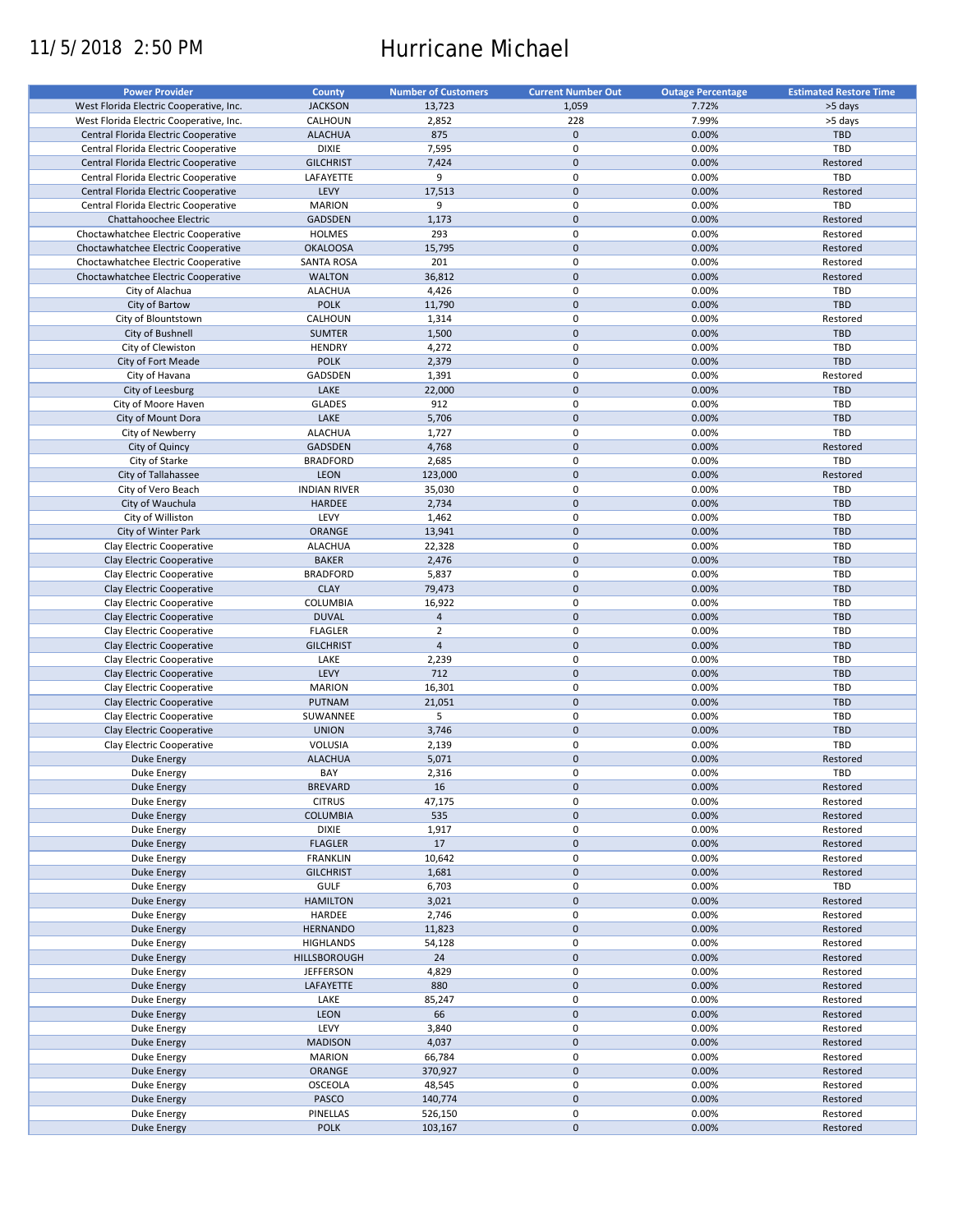## 11/5/2018 2:50 PM Hurricane Michael

| Duke Energy                                        |                           |                   |             |                |            |
|----------------------------------------------------|---------------------------|-------------------|-------------|----------------|------------|
|                                                    | SEMINOLE                  | 154,215           | $\pmb{0}$   | 0.00%          | Restored   |
| <b>Duke Energy</b>                                 | <b>SUMTER</b>             | 10,453            | $\pmb{0}$   | 0.00%          | Restored   |
|                                                    |                           |                   |             |                |            |
| Duke Energy                                        | SUWANNEE                  | 833               | $\pmb{0}$   | 0.00%          | Restored   |
|                                                    |                           |                   |             |                |            |
| <b>Duke Energy</b>                                 | <b>TAYLOR</b>             | 6,261             | $\pmb{0}$   | 0.00%          | Restored   |
| Duke Energy                                        | VOLUSIA                   | 81,049            | $\pmb{0}$   | 0.00%          | Restored   |
|                                                    |                           |                   |             |                |            |
| Duke Energy                                        | <b>WAKULLA</b>            | 7,063             | $\pmb{0}$   | 0.00%          | Restored   |
| Escambia River Electric Cooperative, Inc.          | <b>ESCAMBIA</b>           |                   | $\pmb{0}$   | 0.00%          | TBD        |
|                                                    |                           | 3,452             |             |                |            |
| Escambia River Electric Cooperative, Inc.          | <b>SANTA ROSA</b>         | 7,544             | $\pmb{0}$   | 0.00%          | <b>TBD</b> |
|                                                    |                           |                   |             |                |            |
| Florida Keys Electric Cooperative                  | <b>MONROE</b>             | 31,941            | $\pmb{0}$   | 0.00%          | TBD        |
| Florida Power and Light Company                    | <b>ALACHUA</b>            | 1,245             | $\pmb{0}$   | 0.00%          | <b>TBD</b> |
|                                                    |                           |                   |             |                |            |
| Florida Power and Light Company                    | <b>BAKER</b>              | 5,516             | $\mathbf 0$ | 0.00%          | TBD        |
|                                                    |                           |                   |             |                |            |
| Florida Power and Light Company                    | <b>BRADFORD</b>           | 4,070             | $\pmb{0}$   | 0.00%          | <b>TBD</b> |
| Florida Power and Light Company                    | <b>BREVARD</b>            | 312,828           | $\pmb{0}$   | 0.00%          | <b>TBD</b> |
|                                                    |                           |                   |             |                |            |
| Florida Power and Light Company                    | <b>BROWARD</b>            | 939,530           | $\pmb{0}$   | 0.00%          | <b>TBD</b> |
|                                                    |                           |                   |             |                |            |
| Florida Power and Light Company                    | CHARLOTTE                 | 116,579           | $\pmb{0}$   | 0.00%          | <b>TBD</b> |
| Florida Power and Light Company                    | <b>CLAY</b>               | 910               | $\pmb{0}$   | 0.00%          | <b>TBD</b> |
|                                                    |                           |                   |             |                |            |
| Florida Power and Light Company                    | <b>COLLIER</b>            | 215,499           | $\pmb{0}$   | 0.00%          | <b>TBD</b> |
| Florida Power and Light Company                    | <b>COLUMBIA</b>           |                   | $\pmb{0}$   | 0.00%          | <b>TBD</b> |
|                                                    |                           | 14,144            |             |                |            |
| Florida Power and Light Company                    | <b>DESOTO</b>             | 16,855            | $\pmb{0}$   | 0.00%          | TBD        |
|                                                    |                           |                   |             |                |            |
| Florida Power and Light Company                    | <b>DUVAL</b>              | 9                 | $\pmb{0}$   | 0.00%          | <b>TBD</b> |
|                                                    | <b>FLAGLER</b>            |                   | $\pmb{0}$   | 0.00%          | <b>TBD</b> |
| Florida Power and Light Company                    |                           | 59,608            |             |                |            |
| Florida Power and Light Company                    | <b>GLADES</b>             | 3,508             | $\pmb{0}$   | 0.00%          | <b>TBD</b> |
|                                                    |                           |                   |             |                |            |
| Florida Power and Light Company                    | HARDEE                    | 33                | $\pmb{0}$   | 0.00%          | <b>TBD</b> |
| Florida Power and Light Company                    | <b>HENDRY</b>             | 9,892             | $\mathbf 0$ | 0.00%          | <b>TBD</b> |
|                                                    |                           |                   |             |                |            |
| Florida Power and Light Company                    | <b>HIGHLANDS</b>          | 519               | $\pmb{0}$   | 0.00%          | <b>TBD</b> |
|                                                    |                           |                   |             |                |            |
| Florida Power and Light Company                    | <b>INDIAN RIVER</b>       | 57,796            | $\pmb{0}$   | 0.00%          | TBD        |
|                                                    |                           |                   | $\pmb{0}$   |                | <b>TBD</b> |
| Florida Power and Light Company                    | LEE                       | 266,497           |             | 0.00%          |            |
| Florida Power and Light Company                    | MANATEE                   | 188,203           | $\pmb{0}$   | 0.00%          | <b>TBD</b> |
|                                                    |                           |                   |             |                |            |
| Florida Power and Light Company                    | <b>MARTIN</b>             | 94,739            | $\pmb{0}$   | 0.00%          | <b>TBD</b> |
| Florida Power and Light Company                    | MIAMI-DADE                | 1,138,406         | $\pmb{0}$   | 0.00%          | <b>TBD</b> |
|                                                    |                           |                   |             |                |            |
| Florida Power and Light Company                    | <b>MONROE</b>             | 94                | $\pmb{0}$   | 0.00%          | <b>TBD</b> |
|                                                    |                           |                   |             |                |            |
| Florida Power and Light Company                    | NASSAU                    | 22,701            | $\pmb{0}$   | 0.00%          | <b>TBD</b> |
| Florida Power and Light Company                    | OKEECHOBEE                | 20,142            | $\mathbf 0$ | 0.00%          | TBD        |
|                                                    |                           |                   |             |                |            |
| Florida Power and Light Company                    | ORANGE                    | 3                 | $\pmb{0}$   | 0.00%          | <b>TBD</b> |
|                                                    |                           |                   |             |                |            |
| Florida Power and Light Company                    | OSCEOLA                   | 3                 | $\pmb{0}$   | 0.00%          | TBD        |
| Florida Power and Light Company                    | PALM BEACH                | 750,041           | $\pmb{0}$   | 0.00%          | <b>TBD</b> |
|                                                    |                           |                   |             |                |            |
| Florida Power and Light Company                    | PUTNAM                    | 20,144            | $\pmb{0}$   | 0.00%          | <b>TBD</b> |
|                                                    | SARASOTA                  | 270,158           | $\pmb{0}$   | 0.00%          | <b>TBD</b> |
| Florida Power and Light Company                    |                           |                   |             |                |            |
| Florida Power and Light Company                    | SEMINOLE                  | 55,586            | $\pmb{0}$   | 0.00%          | TBD        |
|                                                    |                           |                   |             |                |            |
| Florida Power and Light Company                    | ST. JOHNS                 | 91,015            | $\mathbf 0$ | 0.00%          | <b>TBD</b> |
| Florida Power and Light Company                    | ST. LUCIE                 | 129,369           | 0           | 0.00%          | TBD        |
|                                                    |                           |                   |             |                |            |
| Florida Power and Light Company                    | SUWANNEE                  | 5,025             | $\mathbf 0$ | 0.00%          | <b>TBD</b> |
|                                                    |                           |                   |             |                |            |
| Florida Power and Light Company                    | <b>UNION</b>              | 1,637             | $\pmb{0}$   | 0.00%          | TBD        |
| Florida Power and Light Company                    | <b>VOLUSIA</b>            | 179,598           | $\pmb{0}$   | 0.00%          | <b>TBD</b> |
|                                                    |                           |                   |             |                |            |
| Florida Public Utilities Corporation               | CALHOUN                   | 759               | 0           | 0.00%          | Restored   |
|                                                    |                           |                   |             |                |            |
| Florida Public Utilities Corporation               | <b>JACKSON</b>            | 9,978             | $\mathbf 0$ | 0.00%          | Restored   |
| Florida Public Utilities Corporation               | LIBERTY                   | 696               | $\pmb{0}$   | 0.00%          | Restored   |
|                                                    |                           |                   |             |                |            |
| Florida Public Utilities Corporation               | <b>NASSAU</b>             | 15,989            | $\pmb{0}$   | 0.00%          | Restored   |
|                                                    |                           |                   | $\mathbf 0$ |                | TBD        |
| Fort Pierce Utilities Authority                    | ST. LUCIE                 | 27,630            |             | 0.00%          |            |
| Gainesville (Gainesville Regional Utilities - GRU) | <b>ALACHUA</b>            | 94,473            |             |                |            |
|                                                    |                           |                   |             |                |            |
|                                                    |                           |                   | $\pmb{0}$   | 0.00%          | <b>TBD</b> |
| Glades Electric Cooperative, Inc.                  | <b>GLADES</b>             | 3,015             | $\pmb{0}$   | 0.00%          | TBD        |
|                                                    |                           |                   |             |                |            |
| Glades Electric Cooperative, Inc.                  | HARDEE                    | $\mathbf 0$       | $\pmb{0}$   |                | <b>TBD</b> |
|                                                    |                           |                   | $\pmb{0}$   |                | TBD        |
| Glades Electric Cooperative, Inc.                  | <b>HENDRY</b>             | 3,530             |             | 0.00%          |            |
| Glades Electric Cooperative, Inc.                  | <b>HIGHLANDS</b>          | 7,321             | $\mathbf 0$ | 0.00%          | <b>TBD</b> |
|                                                    |                           |                   |             |                |            |
| Glades Electric Cooperative, Inc.                  | OKEECHOBEE                | 2,278             | 0           | 0.00%          | TBD        |
| Green Cove Springs Electric                        | <b>CLAY</b>               |                   | $\pmb{0}$   | 0.00%          | <b>TBD</b> |
|                                                    |                           | 3,889             |             |                |            |
| Gulf Coast Electric Cooperative, Inc.              | BAY                       | 12,044            | 0           | 0.00%          | Restored   |
|                                                    |                           |                   |             |                |            |
| Gulf Coast Electric Cooperative, Inc.              | CALHOUN                   | 1,843             | 0           | 0.00%          | Restored   |
| Gulf Coast Electric Cooperative, Inc.              | <b>GULF</b>               | 4,337             | 0           | 0.00%          | Restored   |
|                                                    |                           |                   |             |                |            |
| Gulf Coast Electric Cooperative, Inc.              | <b>JACKSON</b>            | 48                | $\pmb{0}$   | 0.00%          | Restored   |
|                                                    |                           |                   |             |                |            |
| Gulf Coast Electric Cooperative, Inc.              | WALTON                    | 101               | 0           | 0.00%          | Restored   |
| Gulf Coast Electric Cooperative, Inc.              | <b>WASHINGTON</b>         | 2,425             | $\pmb{0}$   | 0.00%          | Restored   |
|                                                    |                           |                   |             |                |            |
| <b>Gulf Power Company</b>                          | BAY                       | 103,367           | 0           | 0.00%          | Restored   |
|                                                    |                           |                   |             |                |            |
| <b>Gulf Power Company</b>                          | <b>ESCAMBIA</b>           | 152,984           | $\pmb{0}$   | 0.00%          | Restored   |
| <b>Gulf Power Company</b>                          | <b>HOLMES</b>             | 2,572             | 0           | 0.00%          | Restored   |
|                                                    |                           |                   |             |                |            |
| <b>Gulf Power Company</b>                          | <b>JACKSON</b>            | 1,375             | $\pmb{0}$   | 0.00%          | Restored   |
|                                                    |                           |                   |             |                |            |
| <b>Gulf Power Company</b>                          | <b>OKALOOSA</b>           | 94,172            | 0           | 0.00%          | Restored   |
| <b>Gulf Power Company</b>                          | <b>SANTA ROSA</b>         | 72,563            | $\pmb{0}$   | 0.00%          | Restored   |
|                                                    |                           |                   |             |                |            |
| <b>Gulf Power Company</b>                          | WALTON                    | 23,578            | 0           | 0.00%          | Restored   |
|                                                    |                           |                   |             |                |            |
| <b>Gulf Power Company</b>                          | WASHINGTON                | 6,514             | $\pmb{0}$   | 0.00%          | Restored   |
| Homestead                                          | MIAMI-DADE                | 23,086            | 0           | 0.00%          | TBD        |
|                                                    |                           |                   |             |                |            |
| Jacksonville (JEA)                                 | <b>CLAY</b>               | 9,994             | $\mathbf 0$ | 0.00%          | <b>TBD</b> |
|                                                    |                           |                   |             |                | TBD        |
| Jacksonville (JEA)<br>Jacksonville (JEA)           | <b>DUVAL</b><br>ST. JOHNS | 430,918<br>27,580 | 0<br>0      | 0.00%<br>0.00% | TBD        |